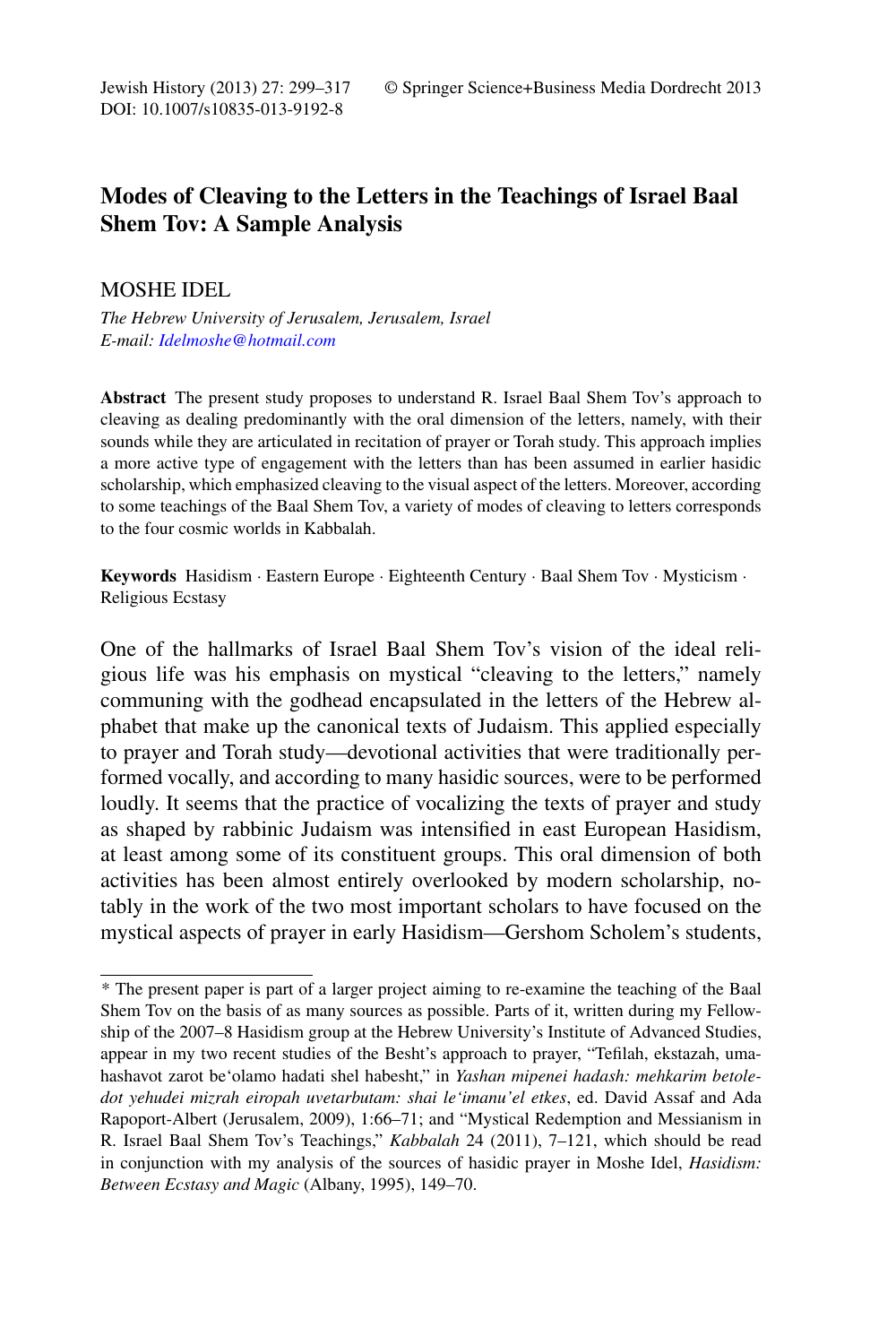Joseph Weiss and Rivka Schatz Uffenheimer.<sup>[1](#page-1-0)</sup> To be sure, vocalization is not the only dimension of mystical cleaving to the letters, but the early hasidic masters refer to it repeatedly and emphatically, as we shall see below.

<span id="page-1-3"></span><span id="page-1-0"></span>In general, mystical cleaving or *devekut*, as it is usually referred to in the Hebrew sources, was to accompany the performance of all the commandments and—according to some—every other human activity as well. Although it featured as an ideal throughout the long history of Jewish spirituality, it became more central than ever before to eighteenth-century Hasidism and its founder, Israel Baal Shem Tov, the Besht. $2$  This did not escape the at-

<span id="page-1-2"></span><span id="page-1-1"></span><sup>&</sup>lt;sup>1</sup>In his discussion of some of the sources to be translated and analyzed below, Joseph Weiss consistently translated the Hebrew term  $ot$  literally as "letter (of the alphabet)", thus focusing on the visual, to the exclusion of the sonorous, dimension of the Besht's theory of mystical cleaving to God (*devekut*) via the letters. Phenomenologically speaking, the two dimensions are quite different. See Weiss' otherwise important study, "The Kavvanoth of Prayer in Early Hasidism," in his *Studies in Eastern European Jewish Mysticism*, ed., D. Goldstein (Oxford, 1997), 103–7 as well as 58–60, 61, 124–5 n. 60, 128–9, 133–6. For a similar approach, see Gershom Scholem, "*Devekut* or Communion with God," in *The Messianic Idea in Judaism* (New York, 1971), 203–27; Rivka Schatz Uffenheimer, *Hasidism as Mysticism: Quietistic Elements in Eighteenth Century Hasidic Thought*, trans. Jonathan Chipman (Princeton and Jerusalem, 1993), e.g., p. 60: "man contemplates the words of the prayer by visualizing their letters," as well as pp. 168–70, 221–3; Elliot R. Wolfson, *Circle in the Square, Studies in the Use of Gender in Kabbalistic Symbolism* (Albany, 1995), 23. Cf. Immanuel Etkes, *The Besht: Magician, Mystic, and Leader*, trans. Saadya Sternberg (Waltham and Hanover, 2004), e.g., 148–9, where the importance of the vocal performance is highlighted. See also nn. [2](#page-1-2), [19,](#page-8-0) and [21](#page-8-1) below.

<sup>2</sup>See, e.g., Gershom Scholem, "*Devekut* or Communion with God," 203–27, and cf. my comments in the Appendix to the Hebrew version of this paper in *Hashalav ha'aharon: mehkerei hahasidut shel gershom shalom*, ed. David Assaf and Esther Liebes (Jerusalem, 2008), 261–2. For an analysis of the history of *devekut* in Jewish thought up to 1270, see Adam Afterman, "Intimate Conjunction with God: The Concept of 'Devekut' in the Early Kabbalah" (PhD diss., Hebrew University, 2008). For later developments in both Kabbalah and Hasidism, see Moshe Idel, *Kabbalah: New Perspectives* (New Haven, 1988), 35–73; id., *Hasidism: Between Ecstasy and Magic*, 53–65, 86–9, 223–5; Eitan Fishbane, *As Light Before Dawn: The Inner World of a Medieval Kabbalist* (Stanford, 2009), 272–82; Mordechai Pachter, "*Devequt* in Sixteenth-Century Safed," in *Roots of Faith and Devequt: Studies in the History of Kabbalistic Ideas* (Los Angeles, 2004), 235–316; Weiss, *Studies*, especially 155–68 and passim; Ada Rapoport-Albert, "God and the Zaddik as the Two Focal Points of Hasidic Worship," *History of Religions* 18 (1979), 296–325, reprinted in *Essential Papers on Hasidism*, ed. Gershon D. Hundert (New York, 1991), 299–329 (all subsequent references are to this edition); Etkes, *The Besht*, 114–24, 254–60; Haviva Pedaya, "Hahavayah hamistit veha'olam hadati bahasidut," *Daat* 55 (2005), 73–108; Miles Krassen, *Uniter of Heaven and Earth: Rabbi Meshullam Feibush Heller of Zbarazh and the Rise of Hasidism in Eastern Galicia* (Albany, 1999); Rachel Elior, *The Mystical Origins of Hasidism*, trans. Shalom Carmy (Oxford and Portland, 2008); Tsippi Kauffman, *Bekhol derakheikha da'ehu: tefisat ha'elohut veha'avodah begashmiyut bereshit hahasidut* (Ramat Gan, 2009), passim; Gedaliah Nigal, "Al mekorot hadevekut besifrut reshit hakabalah," *Kiryat Sefer* 46 (1970/71), 343–8; Torsten Ysander, *Studien zum*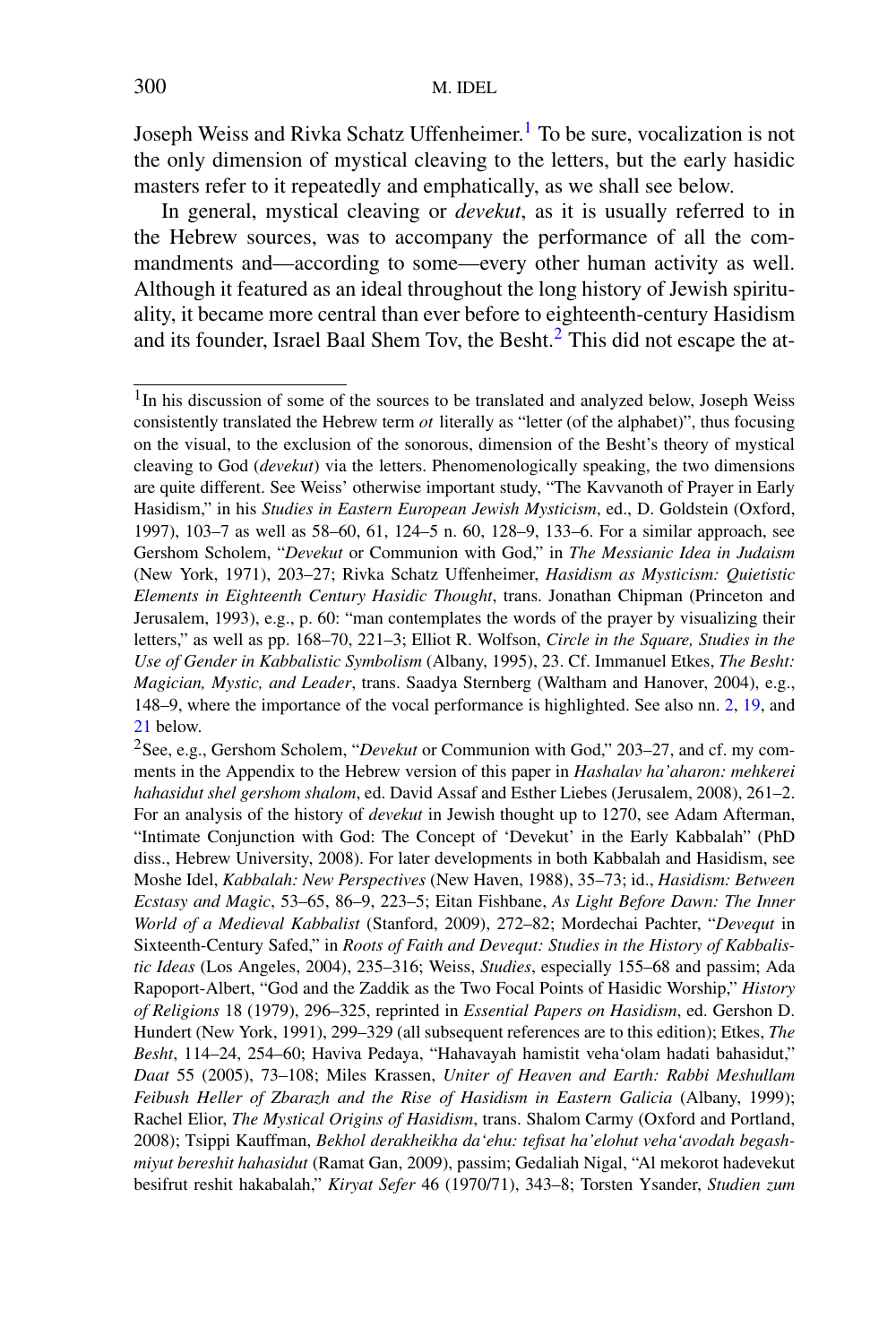tention of scholars. In a seminal paper, Gershom Scholem observed that "this definition of *devekut* as man's binding himself to the core (*penimiut*) of the letters, the Torah, and the commandments, instead of to their external aspects only, seems to be a new point made by the Baal Shem."[3](#page-2-0) He further surmised that the Baal Shem Tov's new understanding of *devekut* gained acceptance above all because it provided the means to attaining individual redemption, a personal experience that Scholem believed to have replaced, around the year 1750, the traditional expectation of collective messianic redemption.<sup>[4](#page-2-1)</sup> Moreover, Scholem argued, the Baal Shem Tov was the first to democratize the

<span id="page-2-2"></span><span id="page-2-0"></span>*B'eštschen Hasidismus* (Uppsala, 1933), 199–208; Israel Koren, *Hamistorin shel ha'arets: mistikah vehasidut behaguto shel martin buber* (Haifa, 2005), 214–32; Jean Baumgarten, *La naissance du hassidisme: Mystique, rituel, société*, *XVIIIe*–*XIX<sup>e</sup> siècle*, (Paris, 2005), 280– 4; Norman Lamm (with contributions from Allan Brill and Shalom Carmy), *The Religious Thought of Hasidism* (New York, 1999), 133–72; Leah Orent, "Mystical Union in the Writings of the Hasidic Master, R. Shneur Zalman of Lyady," *Studies in Spirituality* 18 (2008), 61–92. For an interesting non-hasidic parallel to the hasidic emphasis on *devekut*, see Sharon Flatto, "*Hasidim* and *Mitnaggedim*: Not a World Apart," *Journal of Jewish Thought and Philosophy* 12 (2003), 110–1.

<sup>3</sup>Scholem, *The Messianic Idea* (above, n. [1](#page-1-3)), 213. See also ibid., 211–12, 215. The same position was adopted by Joseph Weiss. See "Torah Study in Early Hasidism," in his *Studies* (above, n. [1\)](#page-1-3), 56–61, 107. See also Louis Jacobs, *Hasidic Prayer* (New York, 1978), 75; Etkes, *The Besht* (above, n. [1](#page-1-3)), 114–5; Netanel Lederberg, *Sod hada'at: demuto haruhanit shel rabi yisra'el ba'al shem tov* (Jerusalem, 2007), 181–4. Cf., however, Mendel Piekarz, *Biymei tsemihat hahasidut: megamot ra'ayoniyot besifrei derush umusar* (Jerusalem, 1978), 354–5, who quotes Isaiah Horowitz's *Shenei luhot haberit* as a possible source, and Moshe Idel, *Enchanted Chains: Rituals and Techniques in Jewish Mysticism* (Los Angeles, 2005), 58–9, where a passage by Elijah da Vidas' *Reshit hokhmah* is identified as the probable source for the Besht, who was certainly acquainted with this work, as he refers to a story found only in it. See on this Idel, *Hasidism* (above, n. \*), 161. For the recommendation by the thirteenthcentury kabbalist Joseph Gikatilla to cleave to individual letters of the Tetragrammaton, which I believe was known to the Besht, see Moshe Idel, *Absorbing Perfections: Kabbalah and Interpretation* (New Haven and London, 2002), 378. It should be noted, however, that this early source does not appear to have been used by any of the Besht's contemporaries who were active in his immediate vicinity in Podolia (despite a certain statement by Meir Harif Margoliot, which may suggest otherwise, and which will be addressed below). See the survey of views on this topic by the Besht's contemporaries in Abraham J. Heschel, *The Circle of the Besht: Studies in Hasidism*, ed. Samuel H. Dresner (Chicago and London, 1985). Admittedly, some of these contemporaries were indeed interested in contemplation of the letters making up the divine name (see, e.g., the tradition about Nahman of Kosov, translated in Lamm, *Religious Thought* [above, n. [2\]](#page-1-2), 157–8), but these individuals scarcely contributed to the emergence of Hasidism as a popular movement. A similar view to the Besht's, however, was expressed by one of his younger contemporaries. See Nathan Neta of Sieniawa, *Sefer olat tamid hashalem* (Premislany, 1895), 2, fols. 11a, 15a.

<span id="page-2-1"></span><sup>4</sup>See Scholem, *Messianic Idea*, 259–60. See also ibid., 194, 204.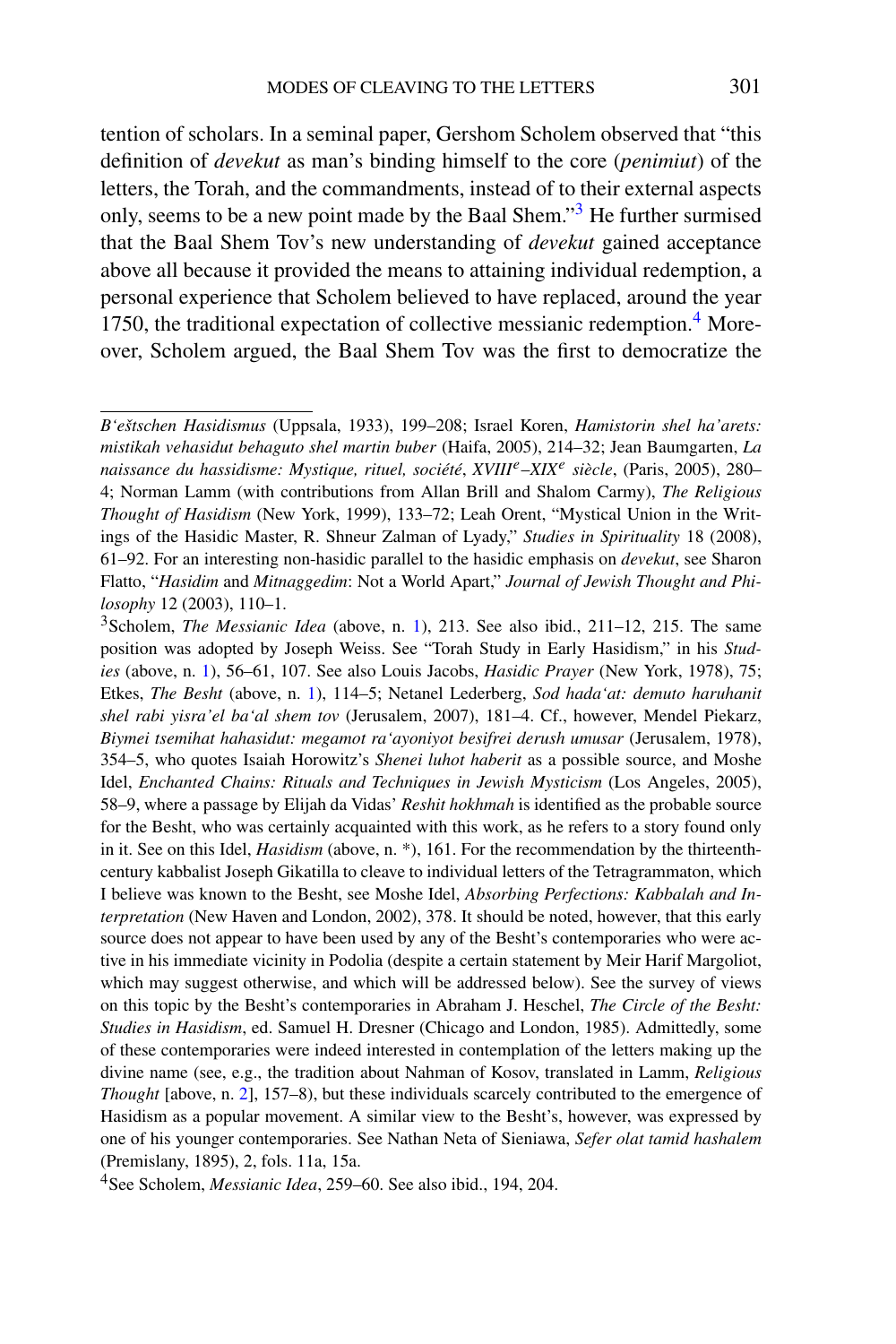ideal of *devekut*, making it accessible to everyone as the first step on the path to mystical communion rather than being the climax of the experience.<sup>[5](#page-3-0)</sup>

Recent scholarship has identified much earlier sources for the novelty that Scholem had attributed to the Baal Shem Tov's notion of *devekut*. As a route to personal redemption, it is attested already during the thirteenth cen-tury in Jewish philosophical writings<sup>[6](#page-3-1)</sup> as well as in the ecstatic Kabbalah of Abraham Abulafia,<sup>7</sup> while as the first step along the mystical path rather than the last, *devekut* occurs in at least one early fourteenth-century kabbalistic source.<sup>[8](#page-3-3)</sup> Be that as it may, most scholars agree that Hasidism ascribed a key role to the ideal of *devekut*, [9](#page-3-4) although the precise nature of this ideal, and the point at which it entered the Baal Shem Tov's religious worldview, are still far from clear. The multiple expressions, ramifications, and reverberations of his call to cleave to the letters of the alphabet are yet to be contextualized, both historically and systemically.<sup>10</sup> Moreover, some of the traditions associated with his name deal not only with *devekut* as a state of consciousness but also with its effects on both God and the divine presence. His modes of cleaving, either to the written forms of the letters or to their sounds, should therefore be viewed within a much broader conceptual framework, and each mode would be better understood in terms of what—following Aron Gurevich—may be called its Gestalt-contexture.<sup>[11](#page-3-6)</sup>

<span id="page-3-4"></span><span id="page-3-3"></span><span id="page-3-2"></span><span id="page-3-1"></span><span id="page-3-0"></span><sup>5</sup>See ibid., 180–202.

<sup>6</sup>See Moshe Idel, "Types of Redemptive Activity in the Middle Ages," in *Meshihiyut ve'eskhatologyah: kovets ma'amarim*, ed. Zvi Baras (Jerusalem, 1983), 254–8; id., *Messianic Mystics* (New Haven, 1998), 58–100, 212–47.

<sup>7</sup>See Gershom Scholem, *Major Trends in Jewish Mysticism* (New York, 1969), 140–1, and cf. Idel, "Types of Redemptive Activity," 259–63; id., *Messianic Mystics*, 58–100.

<span id="page-3-7"></span><span id="page-3-6"></span><span id="page-3-5"></span><sup>8</sup>See Idel, *Kabbalah: New Perspectives* (above, n. [2](#page-1-2)), 49–51. See also Rapoport-Albert, "God and the Zaddik" (above, n. [2\)](#page-1-2), 307–8.

 $9$ The single notable exception is Mendel Piekarz, who insists in many of his writings that the mystical ideals of Hasidism, including *devekut*, should not be taken at their face value since they are part of a hyperbolic rhetoric, which he considers to be characteristic of hasidic style. See, e.g., his "Hasidism as a Socio-Religious Movement on the Evidence of *Devekut*," in *Hasidism Reappraised*, ed. Ada Rapoport-Albert (London and Portland, 1996), 225–48. See also Etkes' response to Piekarz in *The Besht* (above, n. [1\)](#page-1-3), 117–8.

<sup>10</sup>See also my remarks in Scholem, *Hashalav ha'aharon* (above, n. [2\)](#page-1-2), 265–7.

<sup>11</sup>See Aron Gurevich, "Phenomenology of Perception: Perceptual Implications," in *An Invitation to Phenomenology*, ed. James M. Edie (Chicago, 1965), 21; Idel, *Hasidism* (above, n. \*), 49, 111, 203, 272 n. [15](#page-5-0). For an analysis of *devekut* linked to other activities, see id., *Kabbalah: New Perspectives* (above, n. [2\)](#page-1-2), 51–8; Seth Brody, "'Human Hands Dwell in Heavenly Heights': Contemplative Ascent and Theurgic Power in Thirteenth Century Kabbalah," in *Mystics of the Book: Themes, Topics & Typology*, ed. R. A. Herrera (New York, 1992), 123–58. This more complex approach has been adopted—without reference to my methodological claims—in Pedaya, "Hahavayah hamistit" (above, n. [2\)](#page-1-2), 81, and ead., "Haba'al shem tov, r. ya'akov mipolna'ah vehamagid mimezeritsh: Kavei yesod legishah tipologit datit," *Daat* 45 (2000), 71.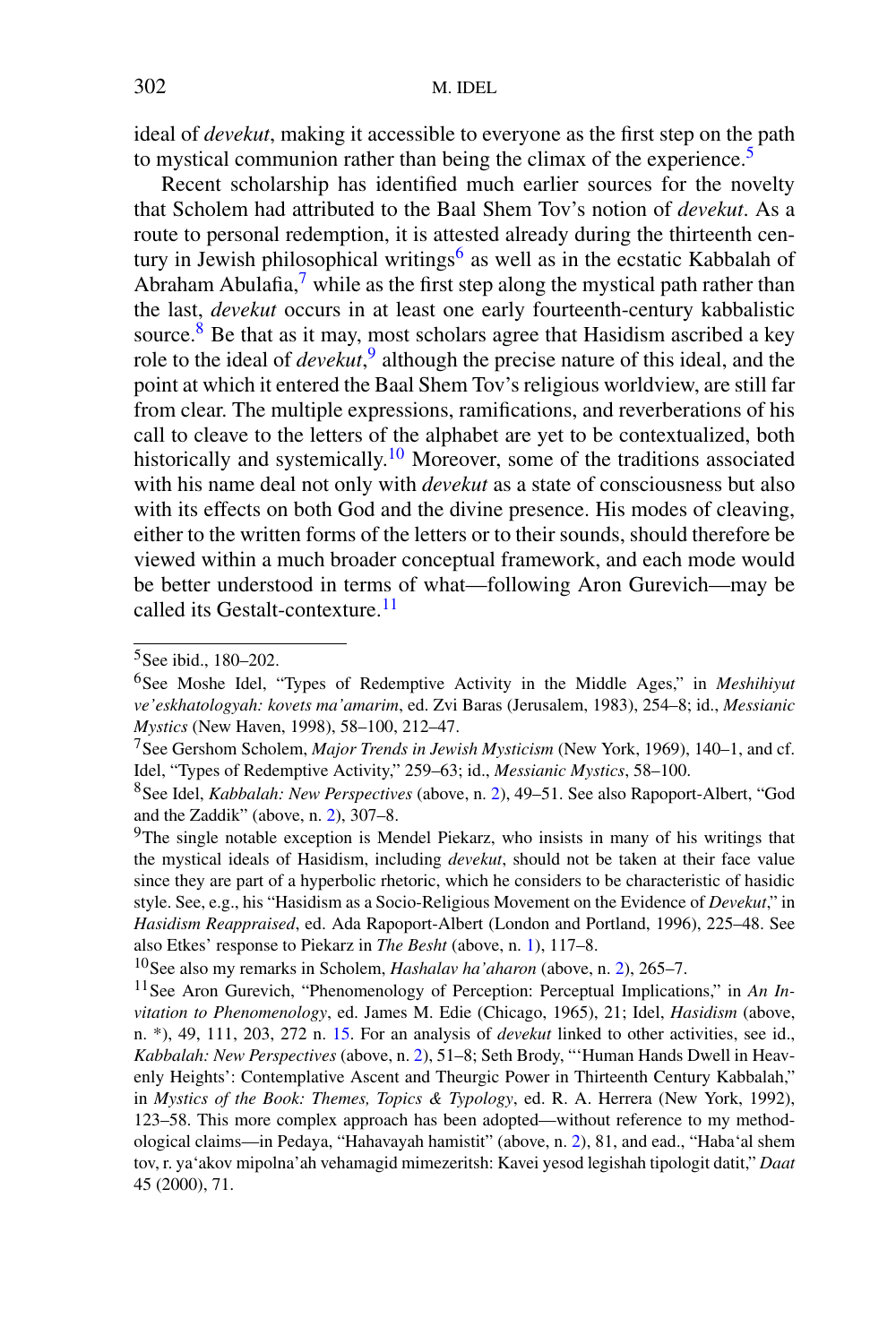In what follows I shall try to demonstrate that the Baal Shem Tov proposed a variety of modes of cleaving to the letters, and that at times, while drawing on earlier sources, he combined them in an original way, especially in relation to Torah study and prayer—traditional practices that his approach had modified significantly. Failure to observe the links between each mode and its immediate sequel in what often constitutes a chain of interconnected phases or steps, inevitably masks the originality of the method, and results in a distortion of the Baal Shem Tov's teaching on *devekut*. [12](#page-4-0) Moreover, in order to capture the full scope and complexity of this teaching, it is important to inspect every one of the diverse sources on cleaving to the letters that are extant in the Baal Shem Tov's name. Admittedly, these sources do not all agree with one another, even though they often share a common denominator. This is hardly surprising, given that the teachings of the Besht were recorded at different times and places by several of his associates and disciples. Far from casting doubt on the reliability of these sources, their very divergence reflects the centrality and originality of the Besht's notion of cleaving to the letters,  $13$ a practice which he invested—apparently early on in his career—with the capacity to empower the mystic in a variety of ways.

My endeavor to assemble these diverse sources, to discern in them a range of distinct outlooks and nuances, to organize their most stable elements and frequently recurrent themes into meaningful patterns—which I refer to as models—and to locate each model within the overall structure of the Baal Shem Tov's thought is a departure from previous approaches to Beshtian Hasidism, such as Martin Buber's and Gershom Scholem's, who each attempted to formulate it as a unified and unequivocal religious worldview, or Joseph Weiss' and Rivka Schatz Uffenheimer's, who presented the "via passiva" or "quietism" as a defining characteristic of hasidic mysticism. My own approach, taking into account a variety of hitherto unexplored sources, associates the Baal Shem Tov's mode of cleaving to the letters with the activist model of magical praxis, thereby highlighting the empowering quality

<span id="page-4-1"></span><span id="page-4-0"></span><sup>12</sup>See, e.g., Scholem, "Demuto hahistorit shel r. isra'el ba'al shem tov," in *Hashalav ha'aharon* (above, n. [2](#page-1-2)), 127–8, where he presents the emphasis on *devekut* as a phenomenological alternative to magic He does, however, rightly observe that the Besht never desisted from the practice of magic.

<sup>13</sup>See Moshe Idel, "Me'or ganuz' le'or torah': perek bafenomenologyah shel hamistikah hayehudit," in *Migvan de'ot beyisra'el* 11 (2002), 46–56; id., "'Erets yisra'el hu hayut mehabore b"h': al mekomah shel erets yisra'el bahasidut," in *Erets Yisra'el bahagut hayehudit ba'et hahadashah*, ed. Aviezer Ravitzky (Jerusalem, 1998), 256–75; Ron Wacks, *Besod hayihud: hayihudim bahaguto hakabalit-hasidit shel r. hayim ben shelomoh tirer mitshernovits* (Los Angeles, 2006), 13, 14, 123, 126.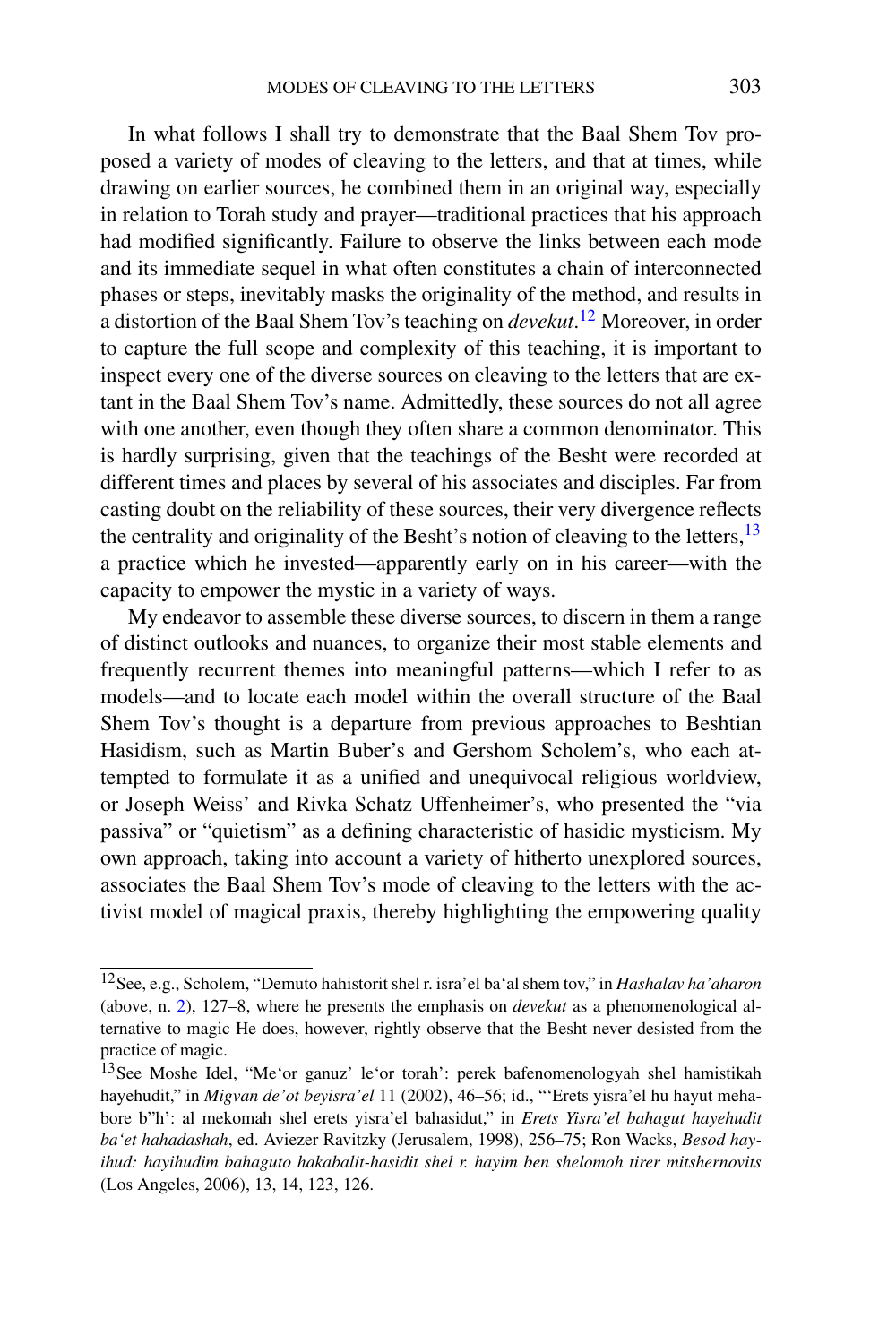of cleaving rather than placing it within the domain of quietist, contemplative mysticism.<sup>[14](#page-5-1)</sup>

So far, only a small proportion of the teachings reported in the name of the Besht have been addressed by scholars. I propose to incorporate in my analysis a much wider range of such sources, all focusing on engagement with what in Hebrew is referred to as *ot* (singular) or *otiyot* (plural), meaning both the image of the letter on the page and its sound when it is vocalized[.15](#page-5-2) This double meaning is especially evident in *Sefer yetsirah*—the book that contributed most to the tradition of linguistic speculation in Jewish mysticism—and subsequently in Elijah da Vidas' sixteenth-century kabbalistic work, *Reshit hokhmah*. The tendency to overlook the vocal dimension of the term *ot*, a dimension that, as will be shown below, points to an activist mode of cleaving to the letters, is not just a problem of translation but springs from the undue scholarly emphasis on the passive elements of hasidic mysticism.

<span id="page-5-1"></span>To restore what I believe to be the correct balance of interpretation, I propose to shift the center of gravity to the sonorous, active dimension of cleaving to the letters, which is just as crucial for understanding the religious orientation (and probable practice) of the Besht.<sup>16</sup> The hasidic as well as the

<span id="page-5-2"></span><span id="page-5-0"></span><sup>&</sup>lt;sup>14</sup>For a consideration of this issue, see the very original phenomenological observations in Pedaya, "Haba'al shem tov" (above, n. [11](#page-3-7)), where she classifies the structure of the Besht's thought as belonging exclusively to the religious model of the "seer" (pp. 27–8) while rejecting the possibility that his practice of cleaving to the letters might belong to the magical model, whereby his cleaving enables the practitioner to draw the divine influx into the letters (pp. 54–5, 58, 63, 71). She does, however, acknowledge the presence of this magical model in the teachings attributed to the Besht by some of his disciples, as well as in some of the hagiographical traditions about him. My own contention, which I have stated elsewhere in relation to Hasidism in general and in the generations following the Besht (see Idel, *Hasidism* [above, n. \*], 103–27), is that, relatively early in his career, the Besht embraced a view that conjugated the ideal of cleaving to the inner essence of the letters, incorporating in it the assumption that particular modes of cleaving had the capacity to empower the mystic. For my view specifically of the empowerment entailed in the vocal articulation of the letters, see Idel, "Mystical Redemption and Messianism in R. Israel Baal Shem Tov's Teachings" (above, n. \*). See also n. [15](#page-5-0) directly below.

<span id="page-5-3"></span> $15$ In some of my earlier discussions of the topic, emphasising the vocal dimension of cleaving to the letters (see Idel, *Hasidism* [above, n. \*], 161–3, 311–2 n. 49), I translated the Hebrew term *otiyot* as "pronounced letters." In the present paper I propose to highlight the visual/vocal ambiguity of the term by rendering it "letters/sounds."

<sup>&</sup>lt;sup>16</sup>For discussions focusing on vocality in the Jewish mystical tradition, see Moshe Idel, "Die laut gelesene Tora, Stimmengemeinschaft in der jüdischen Mystik," in *Zwischen Rauschen und Offenbarung, Zur Kultur und Mediengeschichte der Stimme*, ed. Friedrich Kittler, Thomas Macho, and Sigrid Weigel (Berlin, 2002), 19–53; id., "The Voiced Text of the Torah," *Deutsche Vierteljahrsschrift für Literaturwissenschaft und Geistesgeschichte* 68 (1994), 145–66; id., *Enchanted Chains* (above, n. [3](#page-2-2)), 205–12, 221–3. See also Ron Wacks, "Yihud bedibur etsel habesht umamshikhei darko," *Daat* 57–9 (2006), 143–63.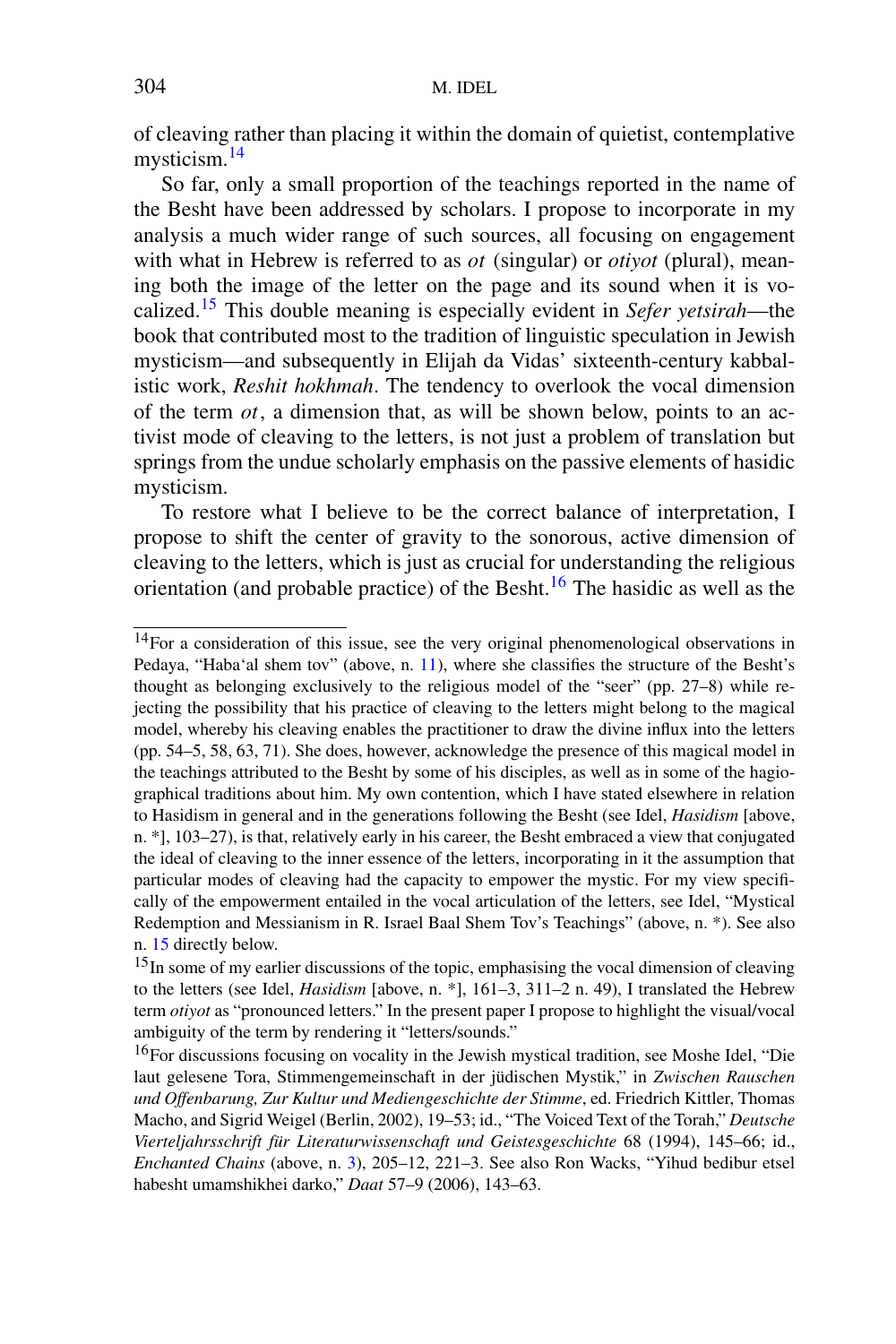kabbalistic sources do, of course, contain instructions to engage with the written shapes of the letters or to cleave to them by way of contemplative mental exercises,  $^{17}$  but this is by no means the only type of cleaving to feature in the religious economy of early Hasidism, especially not in the teachings I consider to be emanating from the Besht.

Many early hasidic sources reflect a common understanding of Torah and prayer as the vocal articulation of the letters that constitute both types of text. Yaakov Yosef of Polonnoye [Połonne], for example, reports in the name of the Besht:

<span id="page-6-3"></span><span id="page-6-0"></span>As I have heard from my teacher *...* there are *yihudim* [("unifications") that are performed] by means of speech, whether speech [uttered in the course] of Torah [study] and prayer or speech [uttered during idle conversation] with one's fellowman in the marketplace, whereby one is able to unite with and elevate each individual according to his level: some by means of holy speech and some by means of profane speech, since it [too] contains the twenty-two letters/sounds etc.[18](#page-6-1)

<span id="page-6-2"></span><span id="page-6-1"></span> $17$ The contemplative elements are evident, for example, in a certain passage adduced by Moshe Shoham of Dolina, which I intend to analyze elsewhere, while also being particularly prominent in Habad-Lubavitch Hasidism.

<sup>18</sup>*Sefer tsafnat pa'aneah*, ed. Gedaliah Nigal (Jerusalem, 1989), 260. On p. 83 in the same book, the Besht is quoted again as saying that one should distinguish between three types of speech. His comments are reminiscent of those quoted above, but he adds to them an important dimension: each type of speech effects a particular form of sexual union in the divine world. In both cases it is expressly the spoken performance and not the contemplation of letters on the page that is presented as the quintessential mystical act. On speech performed during Torah study and prayer, see also id., *Sefer ketonet pasim*, ed. Gedaliah Nigal (Jerusalem, 1985), 247. For the wider context of these practices, see Lederberg, *Sod hada'at* (above, n. 3), 186–7. A similar view was expressed by the Besht's grandson, Moshe Hayim Efrayim of Sudilkov [Sudyłków], as an interpretation of his grandfather's view: "By their presence in the world, whether they utter the letters/sounds of prayer and Torah with awe and love, or [whether they utter] words concerning materiality or [mere] stories *...* the righteous elevate the letters/sounds." See his *Degel mahaneh efrayim* (Jerusalem, 1995), 123. See also ibid., 164, and Kauffman, *Bekhol derakheikha da'ehu* (above, n. 2), 511–2. A similar distinction between three forms of speech, presented as distinct modes of worship, occurs in a lengthy discussion by Aharon of Zhitomir [Zytomierz] in *Sefer toledot aharon* (Berditchev, 1817), fol. 118a–b. Cf. also the short but seminal instruction preserved in both *Tsava'at harivash* (printed in *Likutim yekarim*, Jerusalem, 1981), fol. 113b §70, and Aharon of Apta's *Keter shem tov* (Brooklyn, 1987), 7b §44 (and again ibid., 24c §192): "When one prolongs [the pronunciation of] the word, this is *devekut*, for one does not want to separate oneself from that word." See also id., *Or haganuz latsadikim* (Warsaw, 1877), fol. 6b, and Gedaliah of Lunitz, *Teshu'ot hen* (Berditchev, 1816), fol. 39a. Cf., however, Weiss' interpretation, referred to in note 1 above. It should be pointed out that the understanding of *otiyot* as letters rather than sounds has in some cases resulted in the infiltration of concepts that are not actually present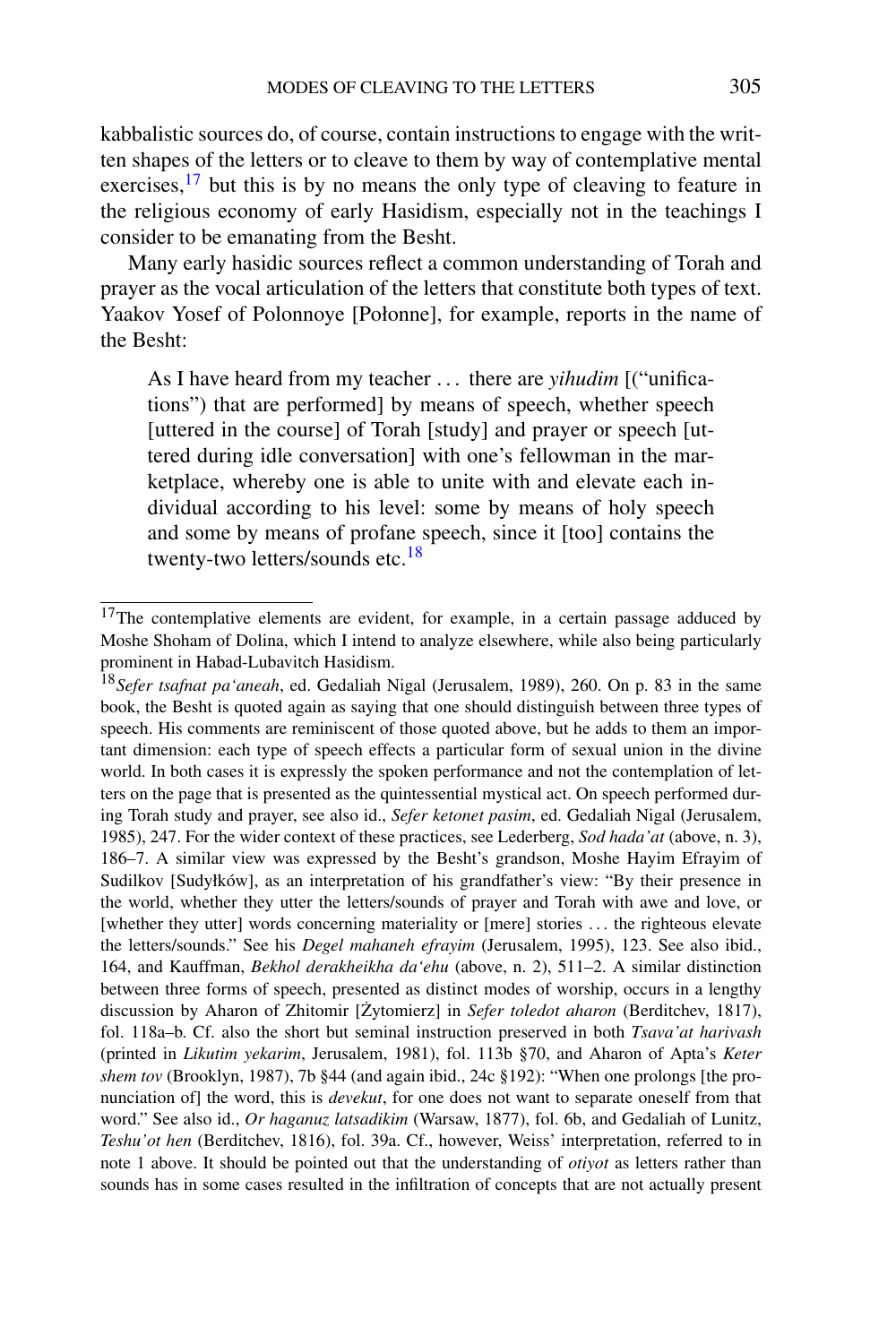As this example, and many others like it, suggest, the transformative power of the letters that make up the texts of both Torah and prayer, by which it is possible to "unite with and elevate" each of one's fellowmen, is located specifically in the sound that is emitted when the letters are vocalized as speech. Consequently, the *otiyot* to which one is cleaving are to be understood as the sounds much more than the written forms of the letters. The issue is not only how to vocalize them in such a way as to allow the sounds to become the locus of the encounter with the divine dwelling in speech, but also how to draw down the divine influx and channel it into the vocal performance of any act of speech, either holy or profane. Far from betraying mystical passivity, this practice amounts to an intensification of human activity through both emitting and cleaving to the sounds. It may be viewed as an outgrowth not only of the conventional practice of prayer—a predominantly vocal performance, but also of the traditional rabbinic methodology of Torah study, which similarly entails the sonorous vocalization of the texts being studied. This dimension of the engagement with the texts was magnified in Beshtian Hasidism, not least as a result of the incorporation in "Torah" of the sermons delivered orally by the hasidic masters.

The most comprehensive model I have discerned in the Baal Shem Tov's approach to engagement with the letters provides a variety of modes of cleaving, each on a particular level of operation corresponding to one of the theosopical "gradations" or "worlds" in which the letters exist. In this context, Yaakov Yosef of Polonnoye preserves the following tradition in the name of his teacher, the Besht:

If a person finds himself in the [spiritually diminished] state of "smallness" [*katenut*], unable to perform the kabbalistic medita-

in the original sources. Rivka Schatz Uffenheimer, for example, translated the phrase *yits'ak belahash*, namely "let him cry out in a whisper," as if it meant "let him cry out in silence," which she took to be an instance of "quietistic" mental prayer, and on which she proceeded to base a whole set of false speculations. See Schatz Uffenheimer, *Hasidism as Mysticism* (above, n. [1](#page-1-3)), 178, 185–6; ead., "Contemplative Prayer in Hasidism," in *Studies in Mysticism and Religion Presented to Gershom G. Scholem*, ed. E. E. Urbach, R. J. Zwi Werblowsky and Ch. Wirszubski (Jerusalem, 1967), 223–5, and cf. Idel, *Hasidism* (above, n. \*), 164–5, 349 n. 119. The propensity to translate *belahash* as "in silence" rather than "in a whisper," which is wrong both philologically and on the grounds that it does not accord with traditional Jewish practice, is surprisingly shared by Jacob Immanuel Shochet, the editor and English translator of *Tsava'at harivash*. See, e.g., *Testament of the Besht* (New York, 1998), 26 §33. For an emphasis on "seeing" rather than performing both texts and letters in speech, see the phenomenology of the Besht's experience in Pedaya, "Haba'al shem tov" (above, n. [11](#page-3-7)), 27–30, 55–67. While I do not deny that there are references to silent mental prayer in early Hasidism, including some teachings transmitted in the name of the Besht, this interpretation should not be forced on texts that convey a different message, nor should the presence of such texts be overlooked.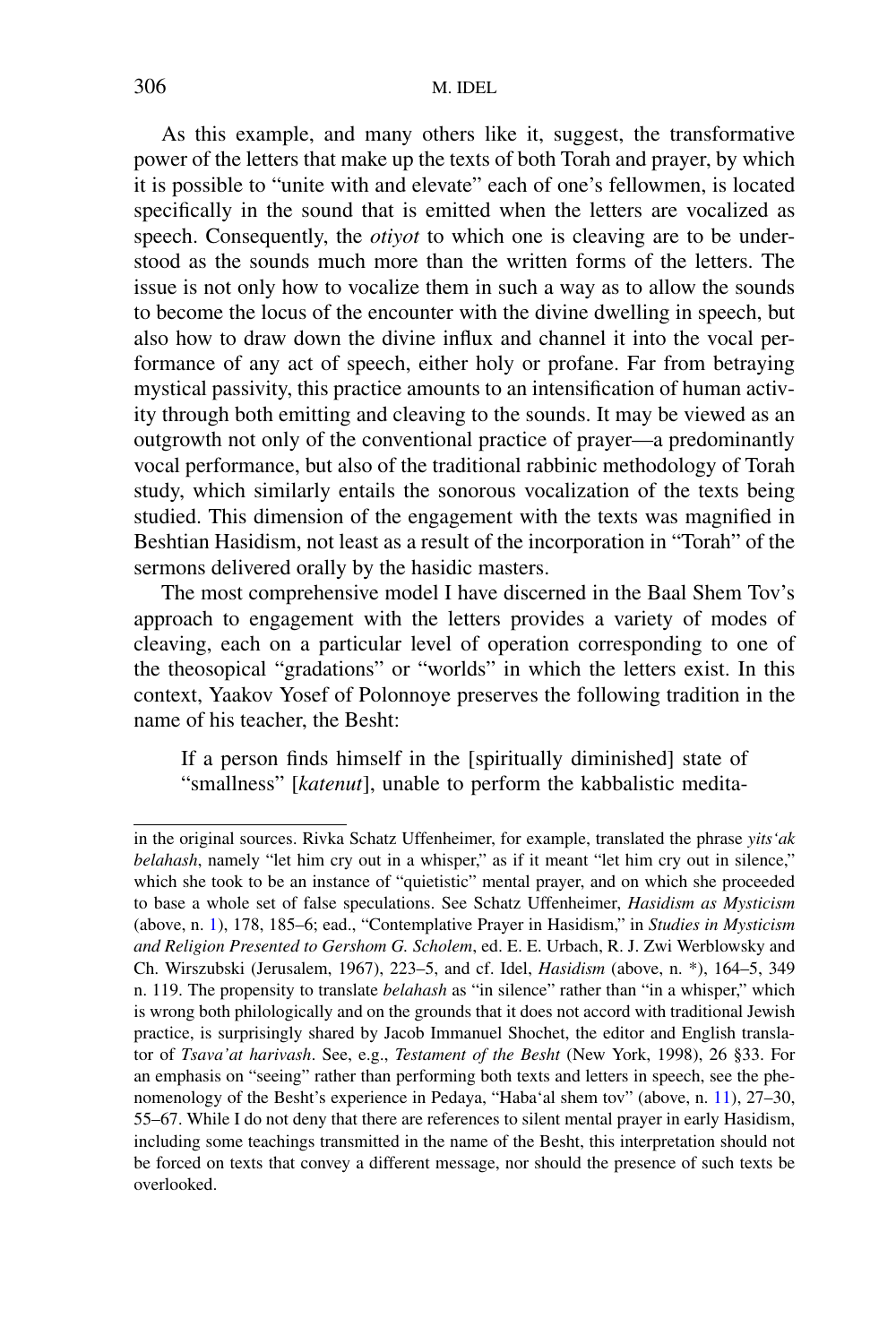tions [*kavvanot*] in prayer because alien thoughts are overpowering him, he should pray like a day-old child, who reads out of the [plain] written text  $[ketav]$ ,<sup>[19](#page-8-2)</sup> as my teacher testified about himself, that when he sojourned in a foreign land, and was in that state [of *katenut*], deprived of the above-mentioned [power to pray with *kavanot*], he cleaved to the letters etc., and he said: "When one prays from the [plain] written text while cleaving to the letters, one elevates the aspect of Action  $[Asiyah]$ ,  $^{20}$  $^{20}$  $^{20}$  because the word *ketav* [in its consonantal form  $k-t$ -*v*] is [to be read as] an acronym of Keter [which is the name of the highest sefirotic level, signified here by its initial Hebrew letter *kaf*] within Malkhut, which is [the lowest sefirotic level, traditionally signified by the same letter *kaf* while also, as here, by the final letter of the Hebrew alphabet] *tav*, through to [the letter] *vet* [in its alternative, "strong" form *bet*, which stands for the higher sefirotic level of] Binah." And he [the Besht] commanded a certain individual to do so until he returned to his high level, etc. $21$ 

<span id="page-8-5"></span><span id="page-8-4"></span><span id="page-8-3"></span><span id="page-8-2"></span><span id="page-8-1"></span><span id="page-8-0"></span><sup>19</sup>See also *Tsava'at harivash*, (above, n. [18](#page-6-2)), fol. 5a §27: "When a person is on a lower rank, it is better to pray from the prayerbook, since by virtue of seeing the letters of [the text of] the prayer, he prays with greater *kavanah*." This is an important example of the affinities between certain parts of *Tsava'at harivash* and Beshtian material which is independent of the circle of the Great Maggid. On the nexus between the printed text of the prayerbook and worship while in the state of *katenut*, see also Aharon of Apta, *Or haganuz latsadikim* (above, n. [18](#page-6-2)), fol. 29c.

 $^{20}$ This refers to the lowest of the four worlds or cosmic planes of existence according to the classical Kabbalah, a concept which became particularly widespread under the influence of the Lurianic school.

<sup>21</sup>Yaakov Yosef of Polonnoye, *Ketonet pasim*, (above, n. [18\)](#page-6-2), 298. On this passage, see also Moshe Idel, "'*Adonay Sefatay Tiftah*': Models of Understanding Prayer in Early Hasidism," *Kabbalah* 18 (2008), 63–4. The elevation, by means of prayer, of the lower worlds or of the fallen "sparks" that are scattered among the evil husks (*kelipot*), is again mentioned in the name of the Besht in Yaakov Yosef of Polonnoye's *Toledot ya'akov yosef* (Koretz, 1780), fol. 59b. Cf. *Likutim yekarim* (above, n. [18](#page-6-2)), fol. 5a §27; *Tsava'at harivash* (above, n. [18](#page-6-2)), fol. 3a §16, a treatise edited in the school of the Great Maggid; Aharon of Apta, *Ner mitsvah* (Pietrkov, 1881), fol. 7b. For a translation and analysis of the fuller context of this passage, see Weiss, *Studies* (above, n. [1\)](#page-1-3), 103–4, where, however, he resorts to the terms "letters" and "text" as the objects of contemplation. See also Rapoport-Albert, "God and Zaddik" (above, n. [2\)](#page-1-2), 310–1. For a recommendation, reported in the name of the Besht, to cleave during prayer and Torah study to both the written forms of the letters and to their sounds, see Yaakov Yosef of Polonnoye, *Ben porat yosef* (Korets, 1781), fol. 12c. An important instance of the advice to cleave to the written forms of the letters alone occurs in id., *Toledot ya'akov yosef*, fol. 131b, where it features as part of the erotic union between the student and his object of study, the Torah. On this passage, see Wolfson, *Circle in the Square* (above, n. [1\)](#page-1-3), 23. Notably, however, this advice does not appear to have been attributed to the Besht himself, though I assume that it may well stem from one of his teachings.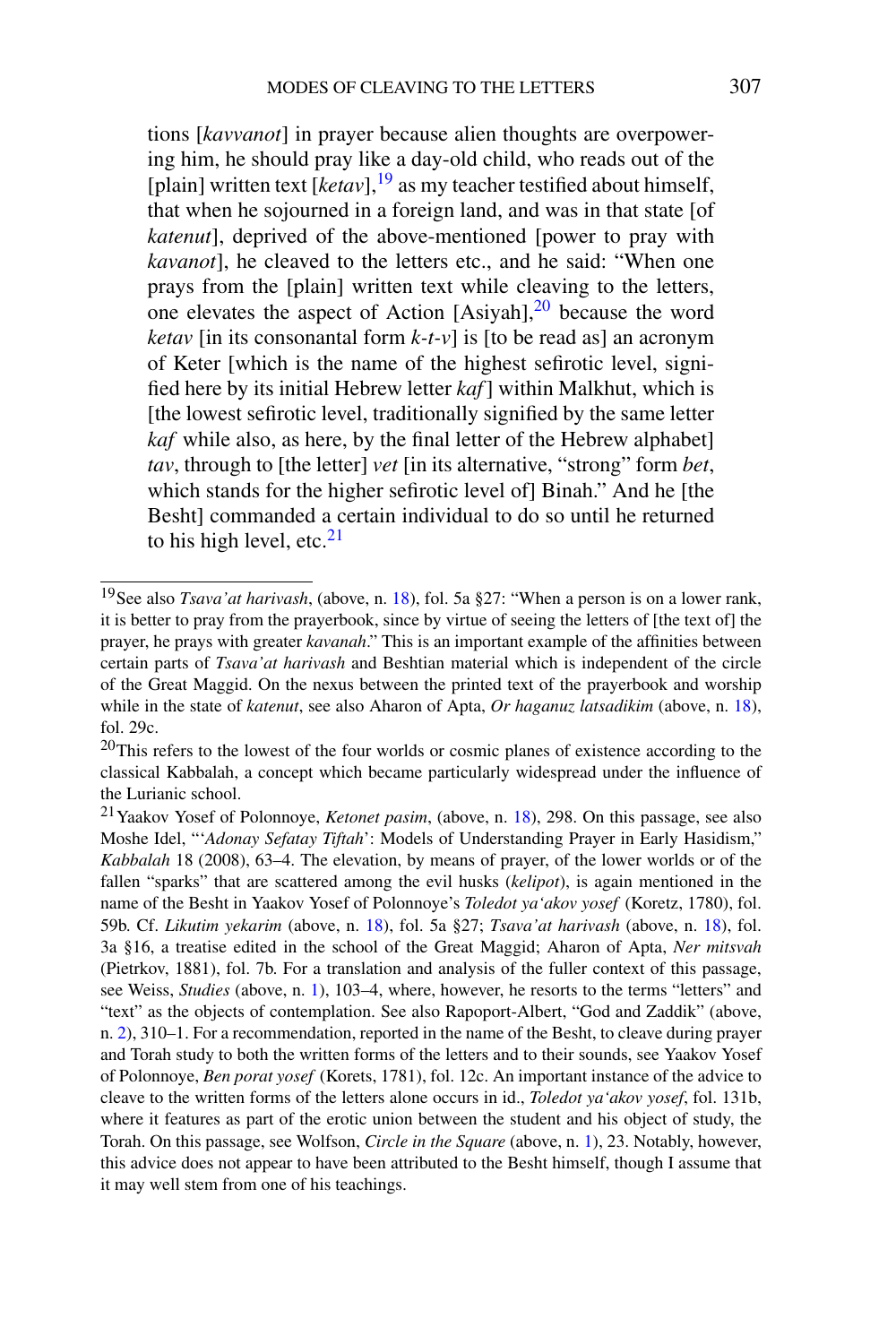The episode to which the Baal Shem Tov refers seems to have occurred during his stay in Istanbul, where he was apparently involved in a distressing experience.<sup>22</sup> This is interpreted in this passage as his descent to the state of diminished consciousness designated *katenut*. [23](#page-9-1) While in this state, he cleaved to the printed letters of the prayerbook, and even recommended the practice to an unnamed individual who managed thereby to return to a higher state of consciousness. This type of cleaving, which entails gazing at the printed forms of the letters, is depicted expressly as a low level of operation, appropriate for when one is unable to focus one's thoughts and engage in meditative prayer. According to the Besht, this mode of operation, which corresponds to "the aspect of Asiyah"—the lowest of the four worlds or cosmic planes of existence in kabbalistic parlance—is capable of elevating Asiyah to the level of Binah, signified by its initial letter *bet*. It is not impossible that in addition to the explicit reference to the *sefirah* Binah, the initial letter *bet* implicitly signifies also the aspect or cosmic level of Beri'ah [Creation]—the second down in the hierarchical sequence of worlds, of which Asiyah is the fourth.

<span id="page-9-2"></span><span id="page-9-0"></span>It should be emphasized that the passage quoted above is formulated vaguely and somewhat enigmatically, perhaps as a result of its apparent fragmentary nature, as there is evidence of truncation in the tantalizing use of "etc." in the middle of the quotation from the Besht. Yaakov Yosef of Polonnoye may well have had in his possession a longer and fuller version

<span id="page-9-1"></span><sup>22</sup>See *In Praise of the Baal Shem Tov* [*Sivhei ha-Besht*], trans. and ed. Dan Ben-Amos and Jerome R. Mintz (Bloomington, 1970), 237–8. As the Yiddish version of this hagiographical work makes clear, the Besht visited Istanbul during his abortive journey to the Holy Land. See the editorial note ibid., 238. For the legends related to the Besht's stay in Istanbul, see Gedaliah Nigal, *Habesht: agadot, apologetikah umetsi'ut* (Jerusalem, 2007), 122–8. See also Yehoshua Mondshine, *Shivehei habesht: Faksimil miketav hayad hayehidi hanoda lanu veshinuyei nusahav le'umat nusah hadefus* (Jerusalem, 1982), 276–7; Aharon of Apta, *Keter shem tov* (above, n. [18](#page-6-2)), fol. 20c §156.

<sup>&</sup>lt;sup>23</sup>The term originates in the Lurianic Kabbalah, but the hasidic masters were particulatly preoccupied with the state of mind they described as *katenut*. For an analysis of the kabbalistic sources on the subject, see Pachter, "Smallness and Greatness" in *Roots of Faith* (above, n. 2), 185–233; Yehuda Liebes, "Trein 'orzalin de'oraita'—derashato hasodit shel ha'ari lifenei moto," in *Kabalat ha'ari: divrei hakenes habeinle'umi harevi'i leheker toledot hamistikah hayehudit lezekher gershom shalom*, ed. Rachel Elior and Yehuda Liebes (Jerusalem, 1994), 113–26; Mark Verman, "*Aliyah* and *Yeridah*: The Journey of the Besht and R. Nachman to Israel," in *Approaches to Judaism in Medieval Times*, vol. 3 (Atlanta, 1988), 159–171; Zvi Mark, *Mistikah veshigayon biytsirat r. nahman mibraslav* (Jerusalem and Tel-Aviv, 2003), 294–329; Gershom Scholem, *The Messianic Idea* (above, n. [1\)](#page-1-3), 218–22; Ada Rapoport-Albert, "'Katenut,' 'peshitut' ve'eini yode'a' shel r. nahman mibraslav," in *Studies in Religious and Intellectual History Presented to A. Altmann*, ed. Sigfried Stein and Raphael Loewe (Alabama, 1979), 7–33 [Hebrew section]; Kauffman, *Bekhol derakheikha da'ehu* (above, n. [2\)](#page-1-2), 351; Lamm, *The Religious Thought* (above, n. [2\)](#page-1-2), 403–8.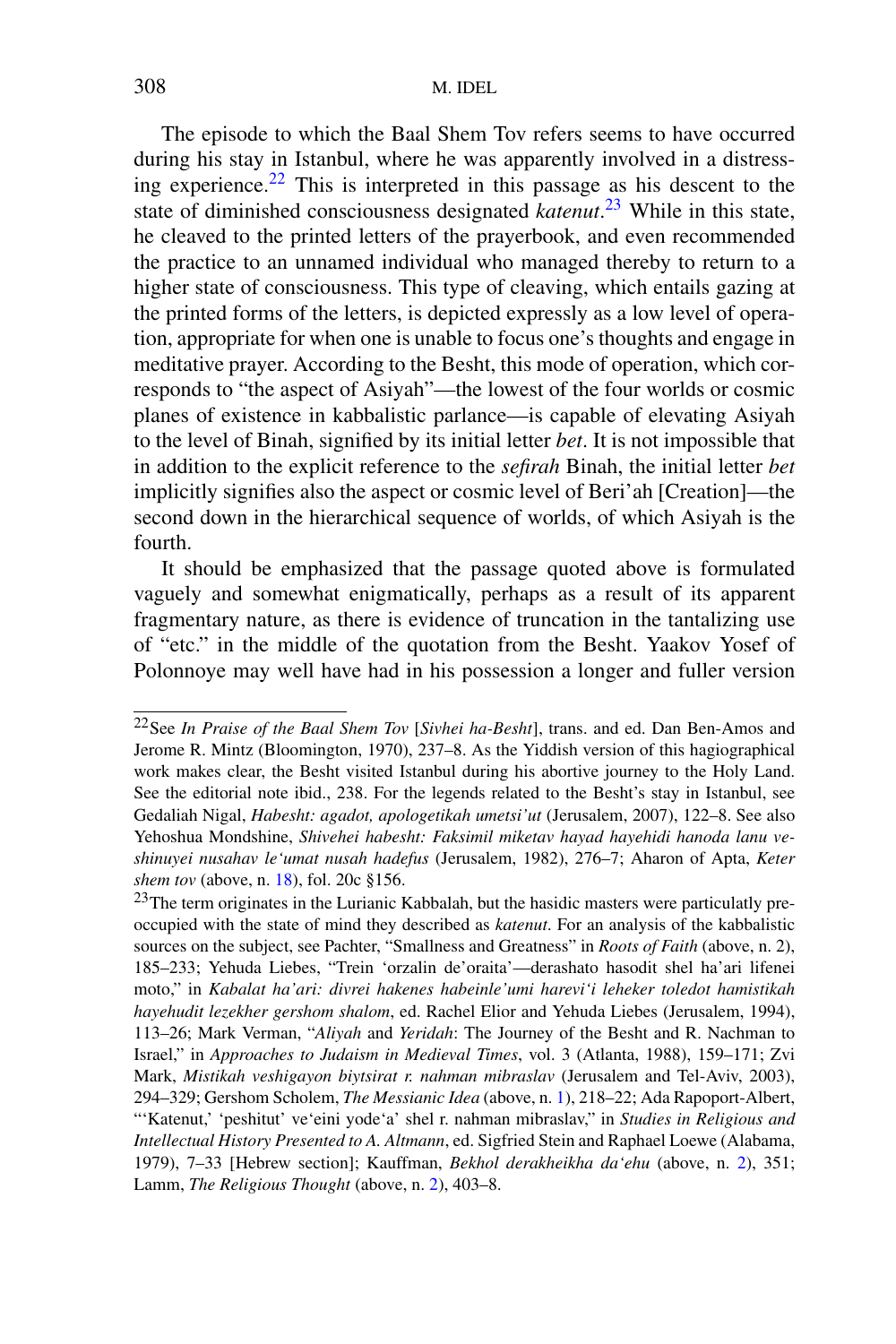of his master's teaching on the subject, which is no longer extant. We may, however, shed additional light on the subject matter of the passage if we consider it alongside what seems to me to be its conceptual sequel. It appears in Aharon of Apta's [Opatów] famous compilation of the Baal Shem Tov's teachings, *Keter shem tov* (first published in 1794):

During prayer one should draw all one's power into the acts of speech [*diburim*, utterances], and proceed in this way from one letter/sound to another to the point of losing awareness of corporeality and thinking that the letters/sounds combine and become linked to one another [of their own accord],  $^{24}$  $^{24}$  $^{24}$  which is a great de-light.<sup>[25](#page-10-1)</sup> And if it is a great delight in [the realm of] corporeality, how much more so is it a great delight in [the realm of] spirituality[,26](#page-10-2) which is the world of Formation [Yetsirah]. Afterwards one reaches the letters of thought [*otiyot hamahshavah*],<sup>27</sup> where one no longer hears what one is saying, and this means that one has reached the world of Creation [Beri'ah]. After this, one arrives at the attribute of Naught [Ayin], since all one's corporeal powers

<span id="page-10-2"></span><span id="page-10-1"></span><span id="page-10-0"></span><sup>24</sup>See the comparable reference, in the Besht's "Holy Epistle," published at the very end of Yaakov Yosef of Polonnoye's *Ben porat yosef* (above, n. [21\)](#page-8-1), to the effect that the letters/sounds link themselves to each other and become united.

 $^{25}$ For the concept of delight in Hasidism, with special emphasis on the views of the Besht, see Moshe Idel, "*Ta'anug*: Erotic Delights from Kabbalah to Hasidism" in *Hidden Intercourses: Eros and Sexuality in the History of Western Esotericism*, ed. Wouter J. Hanegraaff and Jeffrey J. Kripal (Leiden and Boston, 2009), 131–51.

<span id="page-10-3"></span> $^{26}$ For the parallel suggestion, reported in the name of the Besht, that one can learn about the nature of spiritual delight from the experience of corporeal delight, see Yaakov Yosef of Polonnoye, *Toledot ya'akov yosef* (above, n. [21](#page-8-1)), fol. 16c. For the possible source of this type of argumentation, cited by the Besht (ibid., fol. 45b), which originates in Isaac of Acre, but was preserved in the form in which the Besht quotes it only in Elijah da Vidas's *Reshit hokhmah*, see Moshe Idel, *Kabbalah and Eros* (New Haven, 2005), 155–77, 298 n. 58.

 $27$ On the concept of "letters of thought," which emanate from Hokhmah, as it features in the Great Maggid's exposition of the primordial mind (*kademut hasekhel*), see Scholem, *Hashalav ha'aharon* (above, n. [2](#page-1-2)), 271, 273–4; Schatz Uffenheimer, *Hasidism as Mysticism* (above, n. [1](#page-1-3)), 211–2. The practice described here is reminiscent of the Great Maggid's recommendation to "pronounce the Torah" in a state of loss of self-awareness (reported by Ze'ev Wolf of Zhitomir in *Or hame'ir*, and translated and analyzed by Weiss in his *Studies* [above, n. [1](#page-1-3)], 79). This suggests a certain correspondence between vocal articulation as an advanced phase of prayer and the manner in which Torah is to be "pronounced." In both cases the practitioner does not cease to be active, although his awareness of his activity is dissipating. This is why I cannot accept Weiss' interpretation of the practice (ibid.) as evidence of hasidic quietism.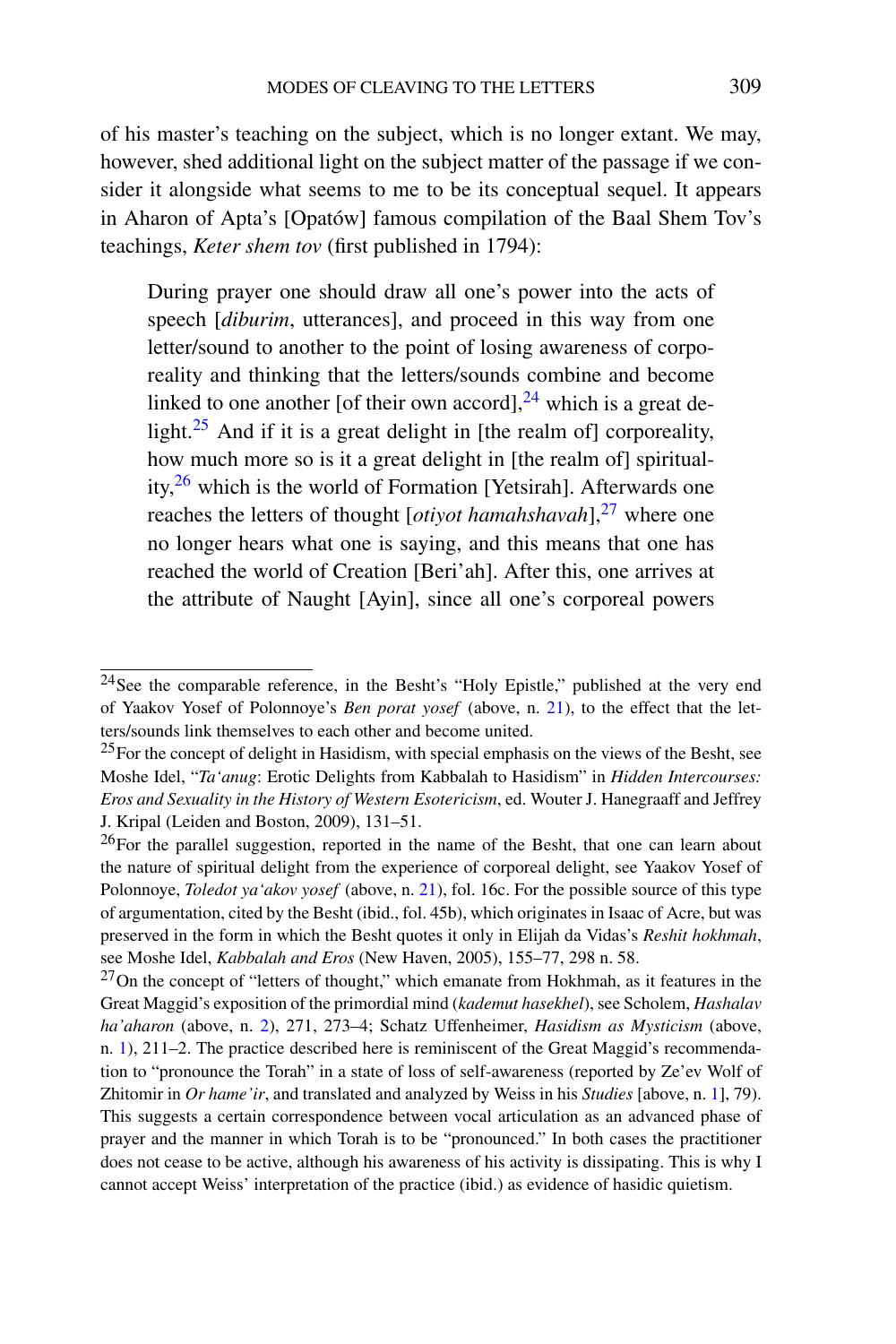have been obliterated, $28$  and this is the world of Emanation [Atsilut], [which corresponds to] the attribute of Hokhmah.<sup>29</sup>

<span id="page-11-0"></span>I attribute this passage to the Besht not only because it appears in *Keter shem tov* as part of a tradition introduced by the opening line "From the Besht, of blessed memory." This alone would be insufficient ground for including it in the Beshtian corpus while maintaining a critical approach that distinguishes the views of the Besht from those of his students. Rather, I base my attribution on the affinity between this passage and others transmitted in the Besht's name, including the fragment, cited above, from Yaakov Yosef of Polonnoye's *Ketonet pasim*, [30](#page-11-2) to which the *Keter shem tov* provides an elucidating supplement, as will be shown below.

<span id="page-11-1"></span> $28$  For the obliteration of the physical senses at the level of Hokhmah see the view of the Besht as quoted by his grandson, Efrayim of Sudilkov, in *Degel mahaneh efrayim* (above, n. [17](#page-6-3)), 202. Though rare, this view is not quite as exceptional in the Beshtian tradition as Scholem assumed when he attributed it chiefly to the Maggid, who did indeed develop it (see Scholem, *The Messianic Idea* [above, n. [1](#page-1-3)], 214). Thus the distinction between the Besht and the Maggid on this score is less significant than it seemed to Scholem and, following him, also to Pedaya ("Haba'al shem tov," above, n. [11\)](#page-3-7). Moreover, the Besht should be seen as the source of the Great Maggid's concept of Naught (Ayin). See Idel, *Hasidism* (above, n. \*), 113–4, 311 n. 46. For the Cordoverian sources on the experience of Ayin, see ibid., 109–11.

<span id="page-11-2"></span><sup>29</sup>*Keter shem tov* (above, n. [18\)](#page-6-2), fol. 56a–b §387, and the anonymous formulation in *Magid devarav leya'akov*, ed. R. Schatz Uffenheimer (Jerusalem, 1976), 85–6 §57. A shorter parallel occurs, without indication of the source of the tradition, in Aharon of Apta's later book, *Or haganuz latsadikim* (above, n. [18\)](#page-6-2), fol. 6d. On this passage, see Idel, *Hasidism* (above, n. \*), 306 n. 9, 347 n. 103; Etkes, *The Besht* (above, n. [1](#page-1-3)), 149–50, 307 n. 111; Dan Merkur, "The Induction of Mystical Unions: Two Hasidic Teachings," *Studia Mystica* 14, no. 4 (1991), 71–2. For the possible source of the nexus between speech and the world of Yetsirah, see Elijah da Vidas, "The matter of the Torah is by means of speech and speech is from Yetsirah," chap. 4 of *Reshit hokhmah*, "The Gate of Holiness." Yaakov Yosef of Polonnoye (*Tsafnat pa'aneah* [above, n. [18](#page-6-2)], 83) describes three distinct types of union between aspects of the godhead, which may be induced by three distinct modes of human speech. One mode of speech is employed in commercial negotiations, and it operates in the world of Asiyah; another is employed in discussions about spiritual matters, and it operates in the world of Yetsirah; while the third and most elevated mode of speech is the articulation of prayer and Torah texts with awe and love, which in all probability (though this is not stated explicitly in the passage), operates in the world of Atsilut. It should be pointed out, however, that in contrast to the Beshtian tradition in the passage cited above, according to the Great Maggid, the state of divestment of materiality precedes the act of prayer. See Kauffman, *Bekhol derakheikha da'ehu* (above, n. [2\)](#page-1-2), 458 n. 89. See the Great Maggid's *Or ha'emet*, fol. 41b for the transition from speech to thought and then to Nothing, which provides a close parallel to the teaching I attribute here to the Besht. If divestment of corporeality is indeed related to passivity, as Weiss and Schatz Uffenheimer claim, then the position of the Besht, who assumes that this state can be achieved only at the end of the ascent from world to world during the process of prayer, does not allow for passivity. See also Lamm, *The Religious Thought of Hasidism* (above, n. [2](#page-1-2)), 217 n. 8; Aharon ha-Levi of Zhitomir (in the name of the Besht), *Toledot aharon* (above, n. [18](#page-6-2)), fol. 130a.  $30$ See above, at n. [20](#page-8-5).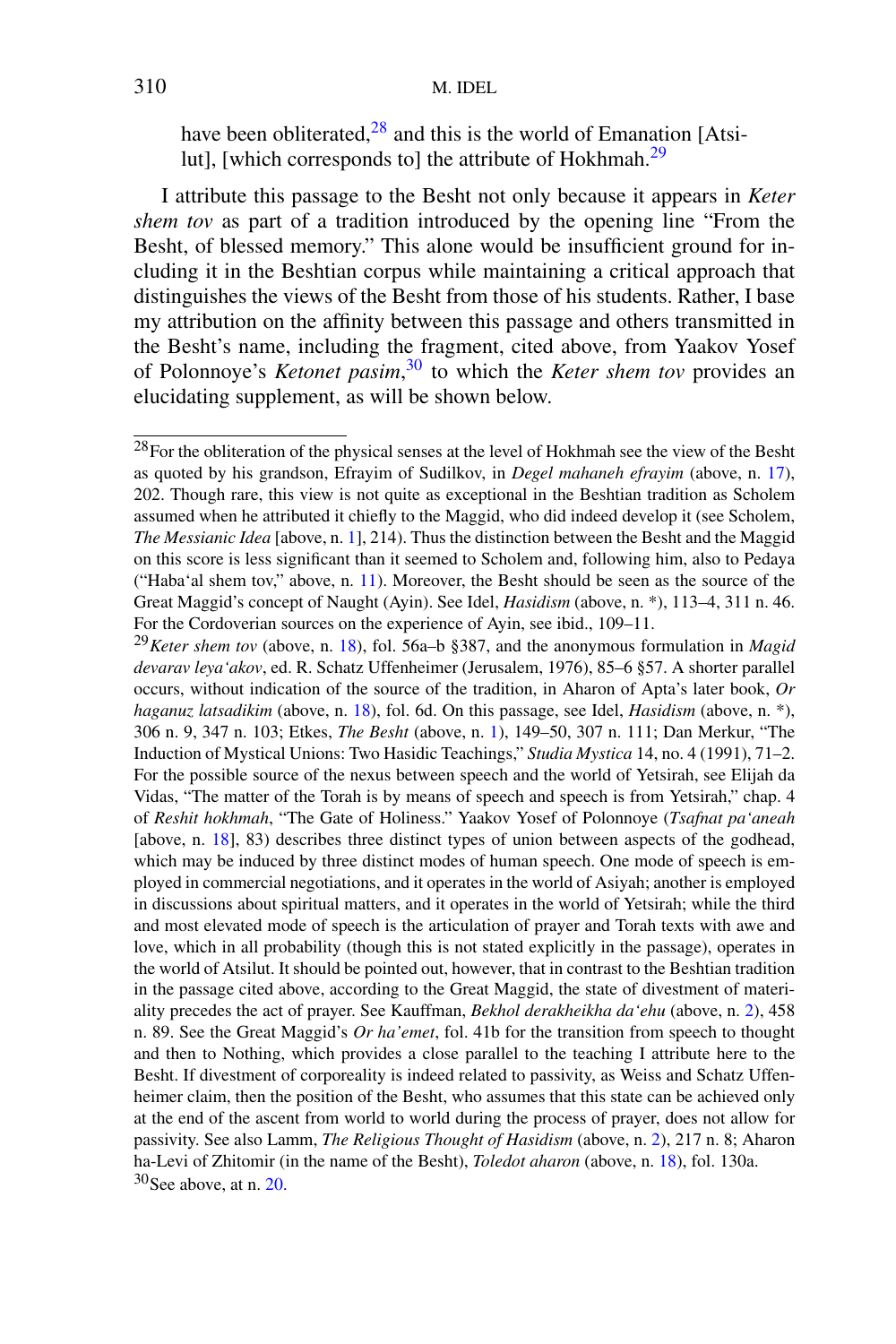From the passage in *Keter shem tov* it appears, then, that while at the beginning of the process of prayer, cleaving to the letters amounts to their vocalization in an emphatic manner that necessitates the injection of all of one's powers into the act of speech, by the end of the process one is closer to what may be described as an ecstatic state, in which all of one's physical powers have been obliterated. From the controlled investment of power in the vocal recitation of the text, one proceeds through stages of spiritual ascent, in which one's physical powers diminish gradually, to the point of finally transcending all awareness of one's physical self. This procedure is very different from the quietist anticipation of divine intervention, which alone can trigger the experience of the mystic, and it is incompatible with Weiss' claim that early Hasidism was marked by a "fundamental feature of mystical passivity,"<sup>[31](#page-12-0)</sup> a quality that is hardly discernible either at the beginning or at the end of the process described in the passage quoted above. Rather, the passage reflects what I call the ergetic attitude, which emphasizes action—here amounting to the vocal performance of the text, whether or not this performance retains something of the semantic dimension of speech. The individual engaged in such intense recitation is able to transcend his corporeality. He attains a spiritual state of consciousness referred to as the world of Formation (Yetsirah) the third of the four worlds according to Lurianic cosmology, which in this passage seems to correspond to vocal activity. From this world one proceeds up to the level of "letters of thought," corresponding to the second world in the sequence, the world of Creation (Beri'ah). Although the letters of thought are clearly a rarefied concept, there is no indication that actual sounds are no longer being emitted at this level. Rather, the individual who has reached

<span id="page-12-0"></span><sup>31</sup>Weiss, *Studies* (above, n. [1\)](#page-1-3), 74. See also, e.g., *Tsava'at harivash* (above, n. [18](#page-6-2)), fol. 6a §§38–9, printed also in *Likutim yekarim* (above, n. [18](#page-6-2)), fol. 5a §§24–7, where the insistence on the loss of physical strength is obvious. Similarly, the Besht's instruction that one should fortify oneself before prayer points in a more activist direction. See the passages adduced by Weiss himself (*Studies*, 109), where he deals with the topic of *kavanot* in prayer. Although it is possible to discern a few quietist strands in early Hasidism, it seems to me that Weiss, and following him also Schatz Uffenheimer in her *Hasidism as Mysticism*, gave undue weight to the philosopher Solomon Maimon's report on his brief sojourn at the Great Maggid's court, on which he reports in a way that lends itself to an interpretation of Hasidism as marked by a quietistic tendency. Writing his autobiography for a Christian readership, Maimon resorted to Christian mystical categories, and his account, moreover, may have been tinged by his later idealistic philosophical leanings, as Weiss himself pointed out (see his *Studies*, 70–1). For the stress, by contrast, on power in the context of vocalization in Jewish mysticism in general, see Jonathan Garb, "Powers of Language in Kabbalah: Comparative Reflections," in *The Poetics of Grammar and the Metaphysics of Sound and Sign*, ed. S. La Porta and D. Shulman (Leiden, 2007), 239–40. For an interesting example of the investment of physical power in recitation, see Aharon of Zhitomir, *Toledot aharon* (above, n. [18\)](#page-6-2), fol. 118b, where one's entire body is described as participating and "entering" one's utterances.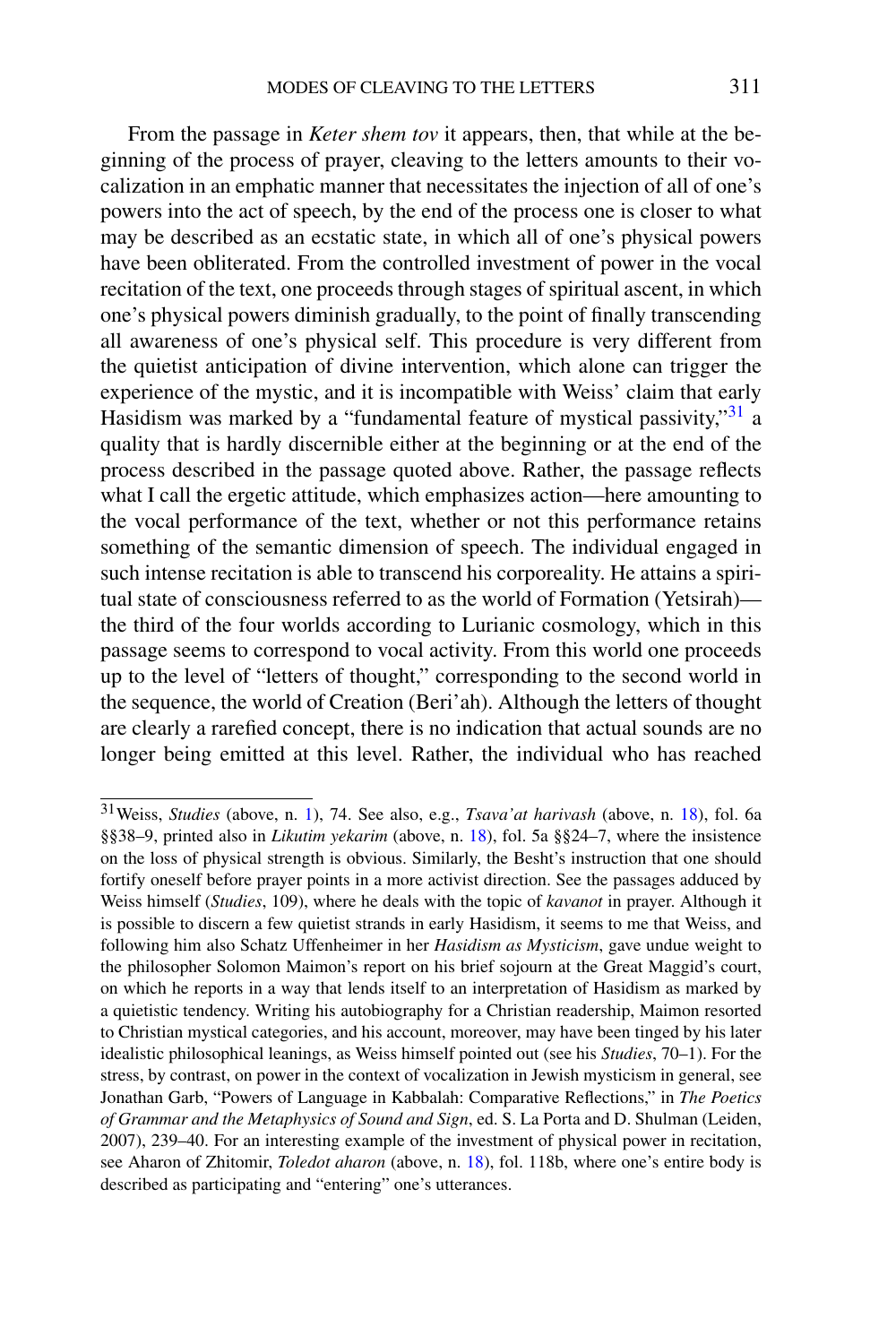it simply ceases to hear the sounds he is emitting. The next level up is the world of Atsilut, the first and highest of the four worlds, at which all human capacities are obliterated. It is therefore described as Ayin, the divine Nihil, which corresponds to the sefirotic attribute of Hokhmah. Interestingly enough, even here, the Besht does not mention, at least not explicitly, either silence or mental prayer; all he speaks of is the cessation of physical powers.

This suggests that we are dealing with an ascent though the four worlds by means of engagement at each level with a different notion of "letters." What is less clear, however, is the precise nature of this four-fold process: is each word of the prayer text involved in this process throughout, or does it develop stage by stage, with the experience of consecutive sections of the text building up to a crescendo?

Be that as it may, when the two passages quoted above are brought together and recognized as being complementary to each other, it becomes clear that between them they cover the entire realm of the four worlds— Atsilut, Beri'ah, Yetsirah, and Asiyah, which can be experienced by means of four modes of engagement with the letters at prayer. Each of the two passages contributes some elements that the other has omitted. In the first, excerpted from *Ketonet pasim*, the lowest form of prayer features in the context of Asiyah, the lowest of the four worlds, while in the second passage, from *Keter shem tov*, three other stages of prayer correspond to the next three worlds up—Yetsirah, Beri'ah, and Atsilut. In the first passage, prayer consists of gazing at the written letters on the page, while in the second there is progression from the sounds of the vocalized letters to the category of "mental letters" and finally to a transcendental state of consciousness, where the letters effectively cease to exist. This fourth stage presumably corresponds to what has been described in Kabbalah and in many hasidic texts as "divestment of corporeality" (*hitpashetut hagashmiyut*), which in turn corresponds to the ontological level of Ayin.<sup>[32](#page-13-0)</sup> The Besht capitalizes here on a medieval distinction between three categories of letters: the written, the spoken, and those that exist "in thought," to which he adds a fourth, corresponding to

<span id="page-13-0"></span><sup>32</sup>For Ayin in hasidic mysticism, see Daniel Matt, "Ayin: The Concept if Nothingness in Jewish Mysticism," in *Pure Consciousness*, ed. Robert K. C. Forman (New York, 1990), 139–45. The nexus between prayer and divestment of corporeality is known already in the fourteenth century. See Idel, "Models of Understanding Prayer in Early Hasidism" (above, n. [21](#page-8-1)), 16, 73–4. The probable existence of this nexus in a certain teaching of the Besht, where it features as a para-mental experience described as some form of trance, as well as the attribution to the Besht of instructions in the same vein (on which see Idel, *Hasidism* [above, n. \*], 113–4), problematize Pedaya's description of the Besht's mystical experience as, in contrast to the Great Maggid's experience, being exclusively extrovert. See Pedaya, "Ha-ba'al shem tov" (above, n. [11\)](#page-3-7), 79–82, and cf. Kauffman, *Bekhol derakheikha da'ehu* (above, n. [2](#page-1-2)), 106 n. 56.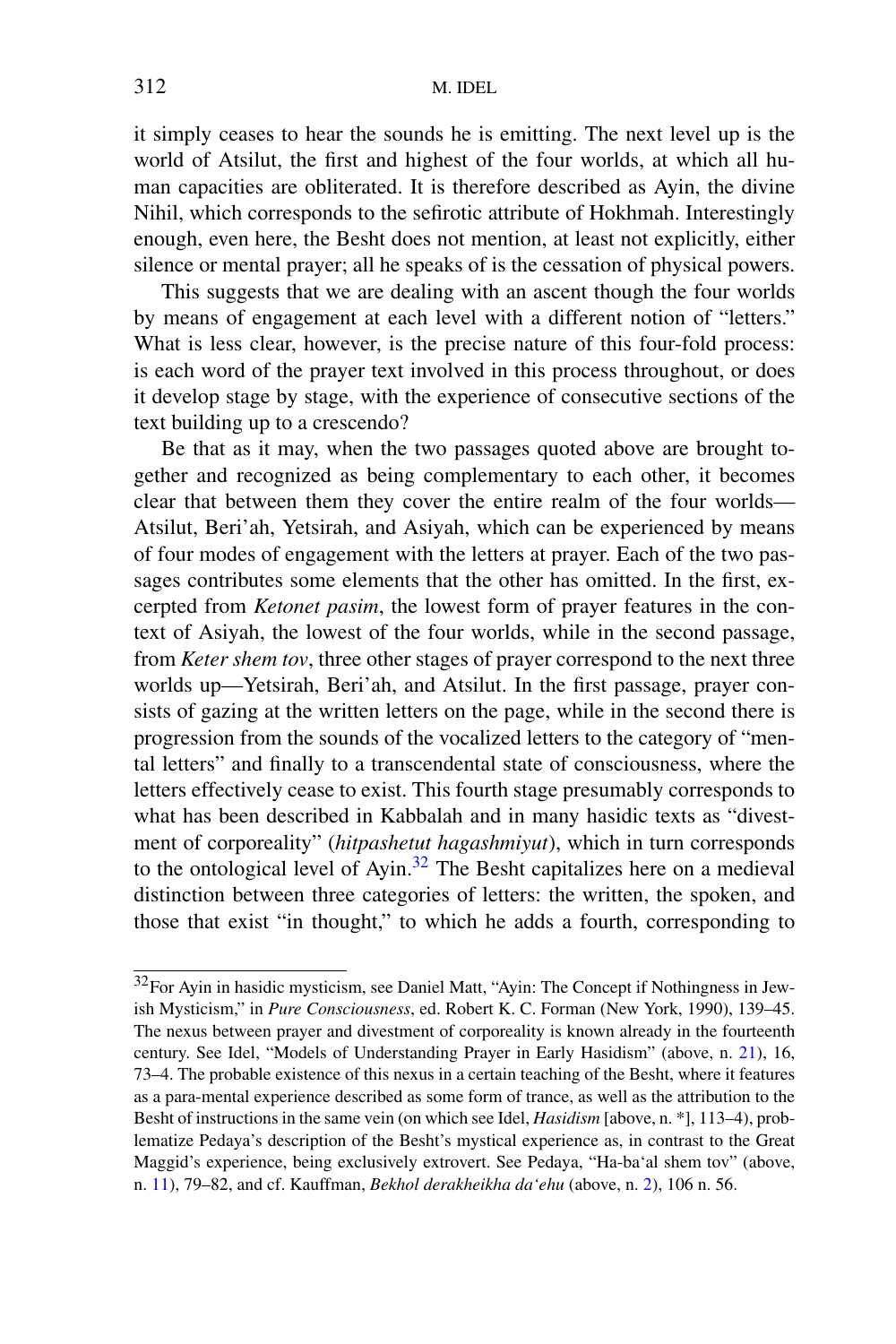a state of mind that transcends the multiplicity of letters and sounds altogether.<sup>33</sup> Finally, in the first passage, the world of Creation (Beri'ah) corresponds to the *sefirah* of Binah, while in the second passage the higher world of Emanation (Atsilut) corresponds to the higher *sefirah* of Hokhmah.

Putting the two passages together enables us to reconstruct a more comprehensive Beshtian theory that may be formulated as follows. There are four modes of prayer. The first entails reading from a written prayer-book; the second is the vocalized recitation of prayer that entails the intense emission of sounds into which one draws all one's physical powers; the third is mental prayer, referred to by the phrase "letters of thought," which does not, however, seem to entail renunciation of sound; and the fourth is para-mental prayer which altogether transcends the letters, but in which some form of vocalization may still be entailed. These modes of prayer relate, in the first instance, to the shapes of the letters, and in the second to their sounds. They correspond to three of the four cosmological worlds and also to the sefirotic realm, which is represented in the two passages combined by the two sefirot that are mentioned in them explicitly, Binah and Hokhmah, as well as the lowest *sefirah* of Malkhut, which is referred to implicitly qua the lowest world, Asiyah. $34$  Although the subject matter of both passages is the ascent through the hierarchy of ontologically distinct worlds, they refer also to correspondingly distinct states of consciousness or awareness during prayer. In addition, we may assume that, when taken together, the two passages reflect

<span id="page-14-1"></span><span id="page-14-0"></span><sup>33</sup>For the medieval tripartite division of the letters, see Paul Kraus, *Jabir: Memoires de l'Institute d'Egypt*, 45 (1943), part ii, 259, 268; Georges Vajda, "Les letters et les sons dans la langue arabe d'après Abu-Hatim al-Razi," *Arabica* 8 (1961), 129 n. 1; Moshe Idel, *Language, Torah and Hermeneutics in Abraham Abulafia* (Albany, 1989), 5–6, 139; id., *The Mystical Experience of Abraham Abulafia* (Albany, 1988), 30–2; id., *Hasidism* (above, n. \*), 164. For the origin of the Besht's fourfold division, similarly situated in the context of cleaving, see, for the time being, Abraham Abulafia's reference to the four levels on which the letters exist, in the passage adduced from one of his epistles in Idel, *Hasidism* (above, no. \*), 230–31. See also Weiss, *Studies* (above, n. [1\)](#page-1-3), 72, who argues that in some of his statements, the Great Maggid omits the first of the three levels, the World of Action, on the grounds of its incompatibility with his passive, quietist approach, which allegedly characterizes all mysticism as such! It seems to me that at least insofar as the Besht is concerned, this first level is present, albeit as a low, first rung on the ladder of mystical ascent, as is illustrated by the fact that in prayer, only children and the unlearned have to resort to the graphic images of the letters on the page (corresponding to the level of Action), while educated and more refined adults would know it by heart and be free to engage with the letters on the higher levels of "Speech" and "Thought." 34The elevation of Malkhut—here referred to as Asiyah—to the level of the *sefirah* Binah is a *leitmotif* in the teachings transmitted in the name of the Besht. See, e.g., Yaakov Yosef of Polonnoye, *Ketonet pasim* (above, n. [18\)](#page-6-2), 22, 294; id., *Ben porat yosef*, (above, n. [21](#page-8-1)), fol. 99d; *Keter shem tov* (above, n. [18\)](#page-6-2), fol. 9b §67. Sometimes this elevation has to do with the "sweetening of stern judgments," namely, some form of transformation of evil into good, on high and below.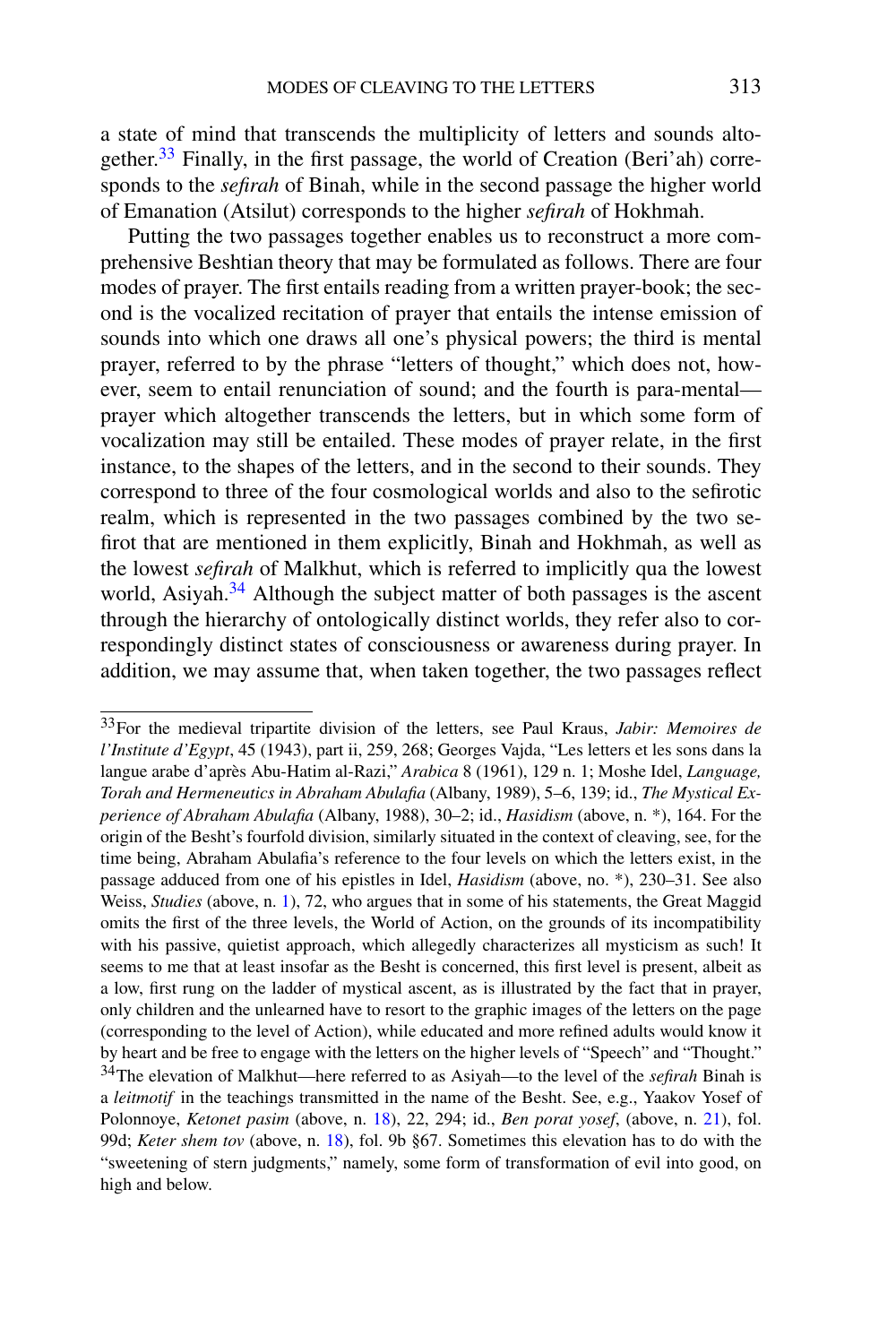two basic and heuristically complementary modes of worship: in the first passage, the mode of worship that is appropriate for the spiritually diminished state of *katenut*, and in the second passage, three stages of worship that are specific to the expanded state of *gadelut*.

Notably, the instruction to "cleave to the letters" is explicit only in the first of the two passages, while the second refers to acts of speech, letter/sounds, and letters of thought without explicitly defining the engagement with them in terms of cleaving. Nevertheless, the notion of injecting all of one's powers into the "acts of speech" is in my opinion equivalent to the notion of cleaving (*devekut*). This interpretation is reinforced by another passage from Aharon of Apta's *Keter shem tov*, which deals, albeit not necessarily in the context of prayer, with the relation between cleaving and the ascent via all four worlds, from Asiyah to Atsilut:

When a person cleaves, he should go first to the world of Asiyah. Next he should soar higher and higher, and then even higher, to the world of angels and Ofanim. After that, to the world of Beri'ah, to the point of sensing in his mind that his thoughts have soared very high, to the world of Atsilut *...* Just like one who wanders from chamber to chamber [in his house], so should his thought wander in the supernal worlds. $35$ 

<span id="page-15-0"></span>It is not clear from this passage, which employs the term "cleaving" without specifying its object, precisely what it is that one is presumed to be cleaving to. The context may suggest that we are dealing with a purely mental operation, taking place within one's thought without reference to any external object to cleave to. It is not impossible that attainment of the worlds beneath Beri'ah, representing the more preliminary stages of the process, took other forms and might have utilized, as in the earlier passage from *Keter shem tov*, the letters and their sounds as external objects of cleaving, while the passage directly above might be referring to the final phase of the experience, in which one contemplates internally the supernal worlds themselves.

<sup>35</sup> *Keter shem tov* (above, n. [18](#page-6-2)), 28a, §216. This teaching should be compared with *Tsava'at harivash*, (above, n. [18\)](#page-6-2), fol. 11a §55, where an ascent through four modes of prayer—albeit without reference to their correspondence to the four worlds—is described: by body, by soul, by thought or mental prayer, and finally in a state of total oblivion of one's corporeal existence, namely in the state of divestment of corporeality. The correspondence between three parts of the daily prayer and three of the four cosmic worlds, Beri'ah, Yetsirah, and Asiyah (but without reference to Atsilut) does, however, feature elsewhere in the same work. See also the two passages translated in Lamm, *The Religious Thought of Hasidism* (above, n. [2\)](#page-1-2), 154–7. For the assumption that by enunciating the text, the person engaged in prayer is transported from one world to another, in reference to all four worlds, see Yaakov Yosef ben Yehudah, *Sefer rav yeivi* (Ostrog, 1806), fol. 83c.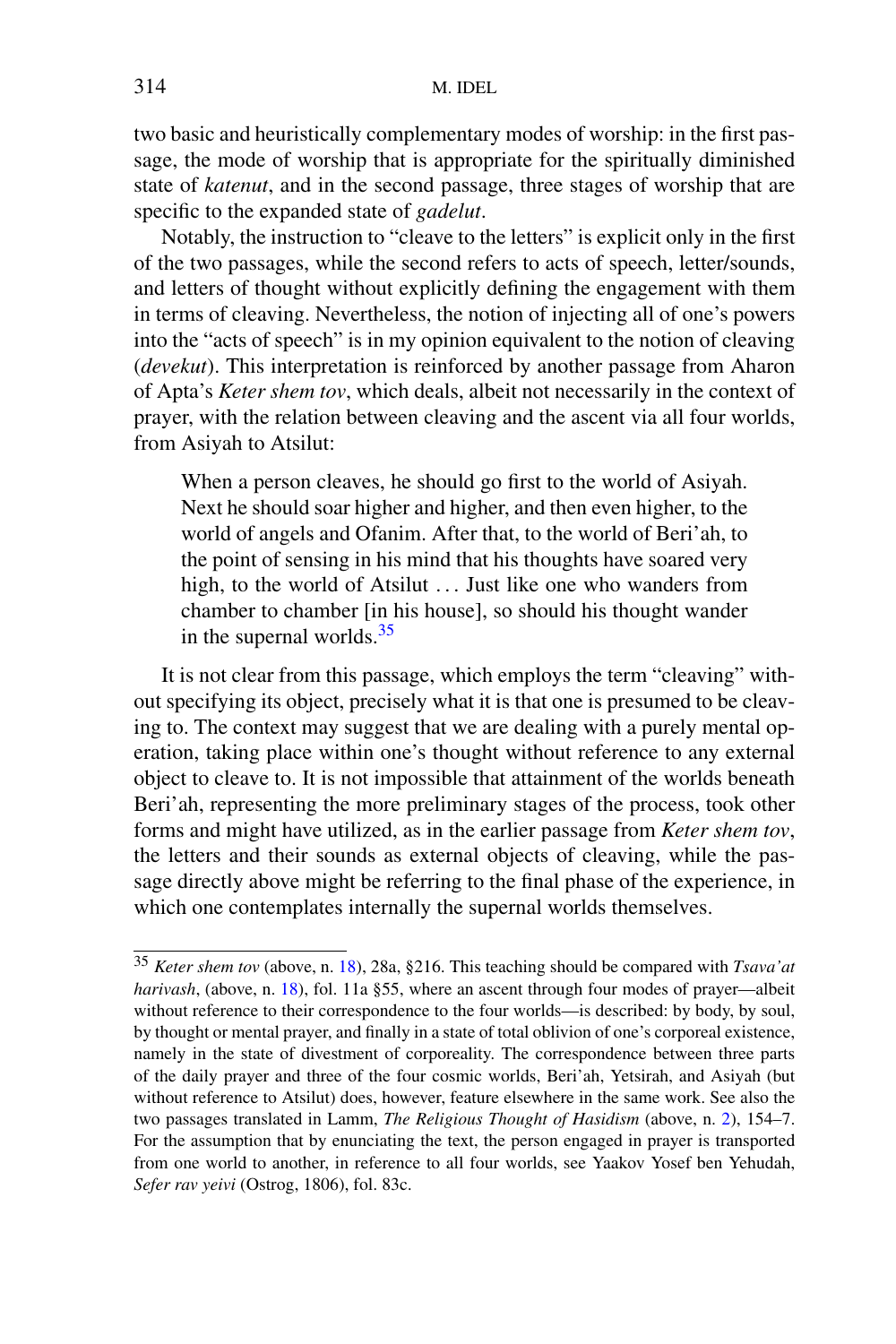My claim that according to the Besht, cleaving or *devekut* is a multifaceted experience entailing both speech and thought is corroborated by Meir Harif Margoliot in one of the earliest and most reliable testimonies about the Besht in his youth:

I was warned by my great teachers of Torah and piety, among them my friend, the rabbi and pietist, paragon of the generation, our master and teacher Israel Besht *...* that the desirable intention when studying [Torah] for its own sake is to cleave, while in [a state of] holiness and purity, to the letters/sounds *in potentia* and *in actu*, in speech and in thought, [so as] to link part of one's *n-r-n-h-y* [the standard acronym for the five parts of the soul *nefesh, ru'ah, neshamah*, *hayah* and *yehidah*] to the holiness of "the commandment is a lamp and the Torah is light" [Prov. 6:23], [namely, to] the letters that bestow wisdom and emanate the influx of lights and vitality, which are true and eternal. When one merits to understand and to cleave to the holy letters/sounds, one is able to fathom from these very letter/sounds even future [events], and for this reason the Torah is referred to as "enlightening the eyes" [Ps. 19:9], for it enlightens the eyes of those who cleave to the letters in [a state of] holiness and purity, like the *Urim* and *Thummim*. Ever since my childhood, since I came to know, with loving attachment, my teacher *...* Israel [Besht] *...* I have known for certain that this was his custom.[36](#page-16-0)

The association above of "in speech and in thought" with cleaving to the "letters/sounds" constitutes, in part, a parallel to the Beshtian tradition quoted earlier from *Keter shem tov*.

<span id="page-16-0"></span>Notably, both Torah study and prayer are vocal rituals, commonly performed in the company of others, and within Hasidism—often loudly, especially in the case of the Besht. Thus the Besht's *devekut* was not necessarily a private experience but could be achieved in public, within the communal

<sup>36</sup>Meir Harif Margoliot, *Sod yakhin uvo'az*, ed. Nathan Margoliot (Jerusalem, 1990), chap. 2, 41–2. This passage has been mentioned or analyzed by several scholars. See Scholem, *Hashalav ha'aharon* (above, n. [2\)](#page-1-2), 132–3; Weiss, *Studies* (above, n. [1](#page-1-3)), 59; id., "Talmud-torah leshitat r. israel besht," in *Sefer hayovel tif'eret yisra'el*, ed. H. J. Zimmels et al. (London, 1967), 162–7; Schatz Uffenheimer, *Hasidism as Mysticism* (above, n. [1\)](#page-1-3), 312–3; Moshe Rosman, *Founder of Hasidism: A Quest for the Historical Ba'al Shem Tov* (Berkeley, Los Angeles, and London, 1996), 135–6, where another English translation is offered; Pedaya, "Haba'al shem tov" (above, n. [11](#page-3-7)), 33, 58; Idel, *Hasidism* (above, n. \*), 176, 178, 184, 356 n. 28. See also id., *Absorbing Perfections* (above, n. [3\)](#page-2-2), 183–4, and *Enchanted Chains* (above, n. [3](#page-2-2)), 108–10.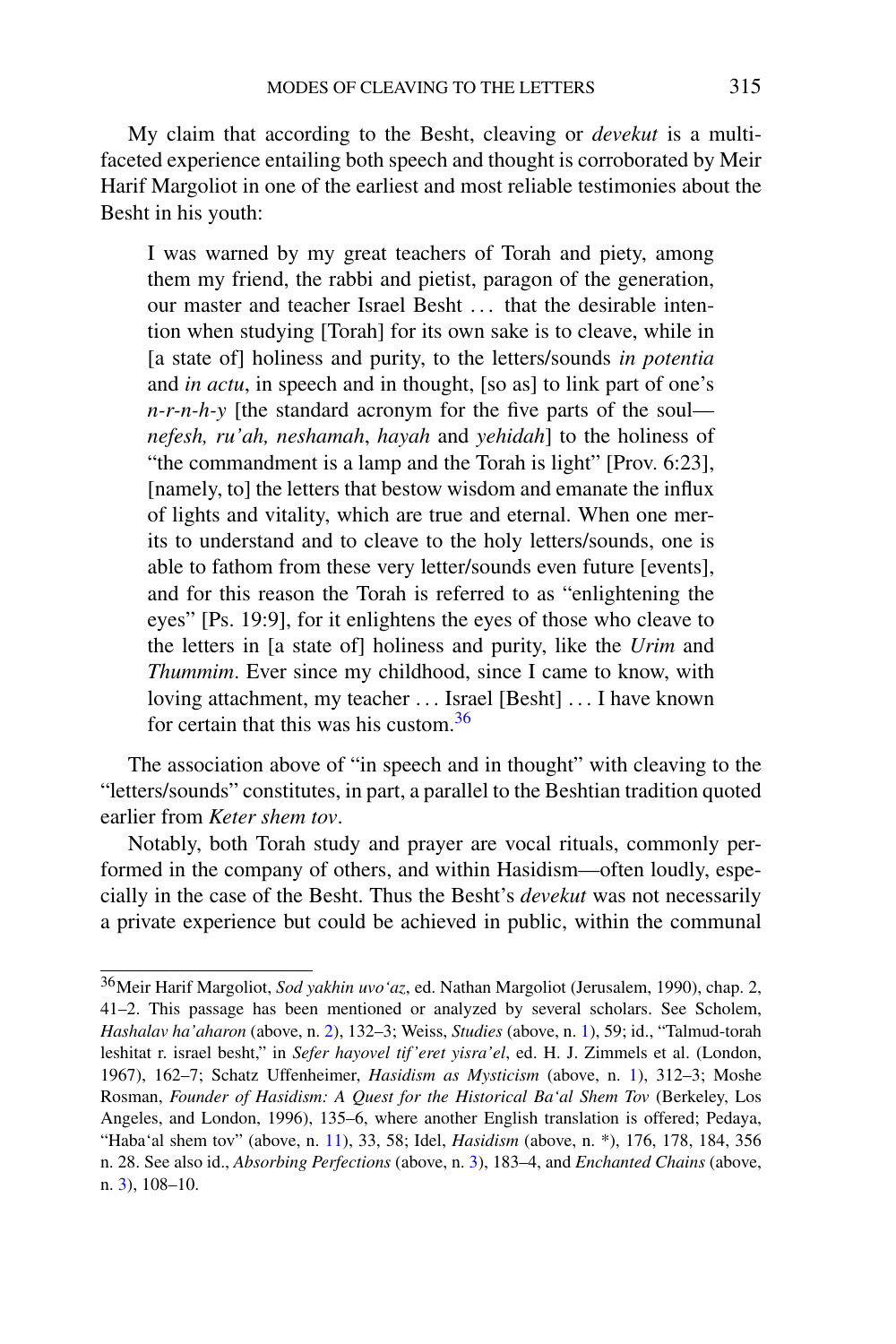prayer house.<sup>[37](#page-17-0)</sup> On one occasion, the Great Maggid was apparently unable to bear the loud recitation of prayer by the Besht, his revered master, and had to leave the synagogue in order to pray alone in the study house.<sup>[38](#page-17-1)</sup> The story may reflect an emblematic moment in the early history of Hasidism. It adumbrates a new tendency that emerged, possibly already near the end of the Besht's lifetime, toward some form of domestication of the wilder, uncanny aspects of hasidic praxis.<sup>[39](#page-17-2)</sup> This tendency has inspired the scholarly interpretation of certain aspects of the Besht's praxis. The loud noises he emitted during the recitation of prayer, which could amount to a veritable cacophony, may indeed have offended the ears of such sensitive individuals as the Great Maggid, and given rise to silent contemplation of the written letters instead, as would appear from the teachings of some hasidic masters. But it seems that a number of modern scholars have shared the same sensibility, similarly privileging this more refined mode of cleaving in their presentation of the Besht.

By highlighting the sonorous performance of the text, and attributing to it much greater importance than scholarship has ascribed to it before, I mean much more than simply to insist on the correct interpretation of the term *otiyot* as it appears in certain contexts, in which I have chosen to translate it as "letter/sounds." The difference between vigorously vocalizing the letters and the silent contemplation of their graphic form is not a mere matter of nuance; it touches on a phenomenological distinction between two mystical approaches, both of which may be discerned in the wider corpus of Beshtian traditions. For one who cleaves to the printed letters, their images on the page are a given, and the amount of energy he invests in gazing at them is much smaller than the energy required of one whose objects of cleaving are vocalized, especially if he recites them at great speed, which the Besht is known to have recommended at times as a method of avoiding the intrusion of "alien thoughts.["40](#page-17-3)

<span id="page-17-3"></span><span id="page-17-2"></span><span id="page-17-1"></span><span id="page-17-0"></span><sup>&</sup>lt;sup>37</sup>For the function of the hasidic mystic within society rather than in solitary contemplation, see Gershom Scholem, "Mysticism and Society," *Diogenes* 58 (1967), 17–9. For the recitation of prayers aloud as a factor that unifies the worshippers, see Schatz Uffenheimer, *Hasidism as Mysticism*, 244.

<sup>38</sup>See *In Praise of the Baal Shem Tov* (above, n. [22](#page-9-2)), 51, §36; Etkes, *The Besht* (above, n. [1](#page-1-3)), 126–7. For other differences, in terms of both mystical praxis and doctrine, between the Besht and the Great Maggid, see Pedaya, "Haba'al shem tov" (above, n. [2](#page-1-2)), especially 30–2.

<sup>39</sup>See Weiss, *Studies* (above, n. [1](#page-1-3)), 122 n. 50; Moshe Idel, "Yofyah shel ishah: letoledot hamistikah hayehudit," in *Bema'agelei hasidim: kovets mehkarim lezikhro shel profesor mordekhai vilenski*, ed. Immanuel Etkes et al. (Jerusalem, 1999), 317–34.

 $40$ See Idel, "Tefilah, ekstazah, umahashavot zarot" (above, n. \*), 58 n. 3, and the passage from *Likutim yekarim*, translated and discussed in Schatz Uffenheimer, *Hasidism as Mysticism* (above, n. [1\)](#page-1-3), 245.